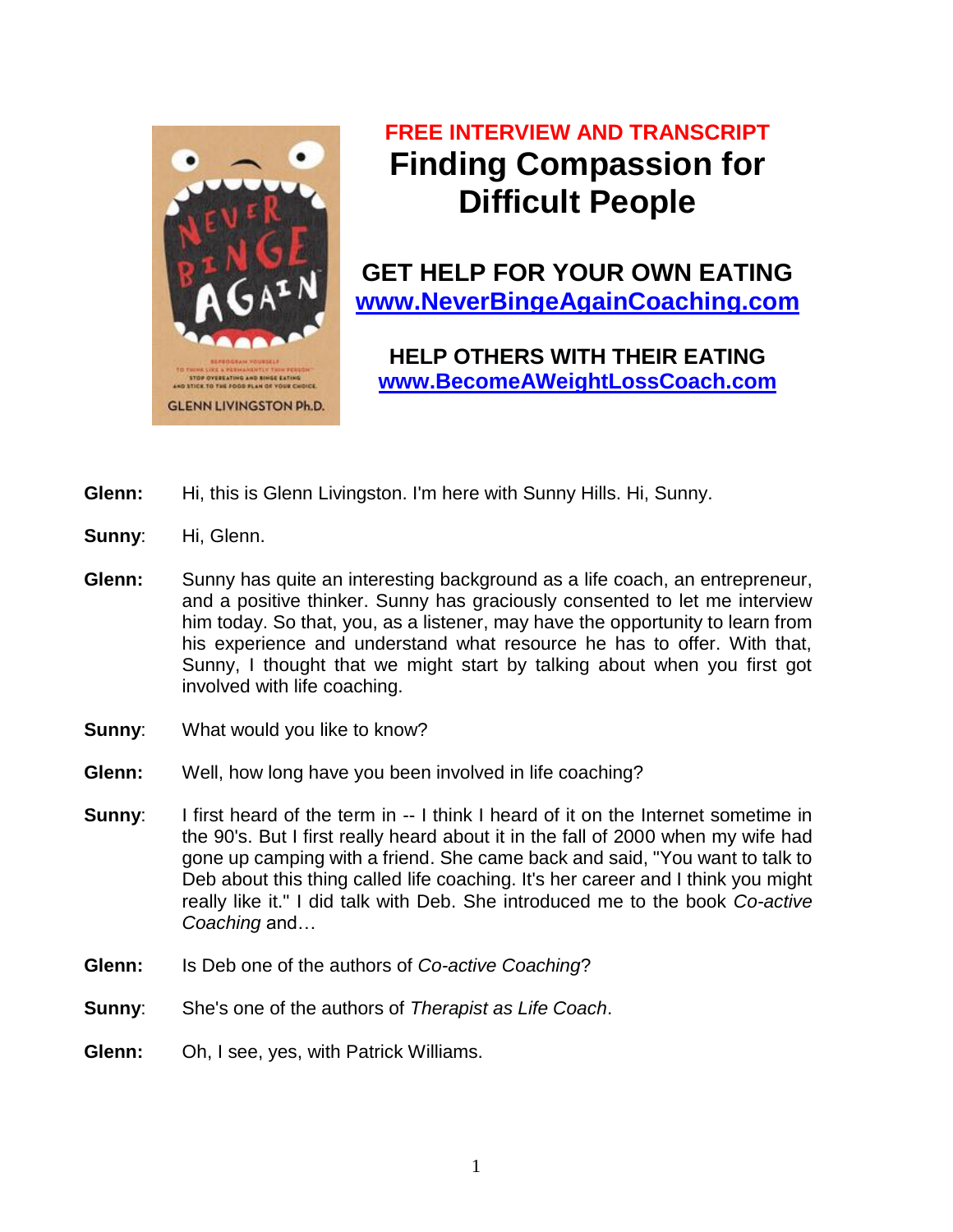**Sunny:** Right. She had a therapy practice. She told me the story how she had a therapy practice, doing clinical work. She taught at the university. What was happening was that because of insurance issues, she had to diagnose people with an illness in order to treat them or work with them. She didn't like that because she wanted to work with people without having to put them in some category of being ill. With life coaching, you're actually working with healthy people who simply want to enrich their lives. She liked that a lot better. She started experimenting with it. She converted her whole practice to that. Then, she wrote that book with Pat Williams.

> I had been thinking of -- after I retired and moved here to Maui in 1999, I was spending a year just kicking around the beach and working part time at a radio station here locally, having fun. I had thought of going into business

#### [0:02:08.1]

consulting but as I was on my way over here, we -- my wife and I visited a friend who had a business that was similar to ours, in the audio-video retail area. In talking with him, I realized that if I work as a consultant, I would actually be taking on his problems as my own and I'd be really powerless to implement strategies, but I'd have all the burden of the responsibility of the problem. I ditched the idea of becoming a consultant. But as I talk with Deb and read this book about co-active coaching, I realized that this is very different. Here, the client's responsible and the client finds the solution. I'm simply a catalyst.

- **Glenn:** Did that appeal to you?
- **Sunny:** Yeah. Because I could use my experience to ask questions rather than to provide answers.
- **Glenn:** Got you. I just want you to touch on something that you said because I thought it was very important that the catalyst which brought your friend out of the psychotherapy world and into the life coaching world was her concern with having to force the diagnosis, force the person into the mold of a mental disorder, in order to get reimbursement from the insurance companies.
- **Sunny**: Uh-hmm.
- **Glenn:** Okay, I just want to make sure I understood that correctly.
- **Sunny:** Right. The pretext of going forward with any client was always that they were a broken person; that they had problems; they had to be fixed. She felt some of the people she came across were not broken. But in order to get paid, she had to say they were.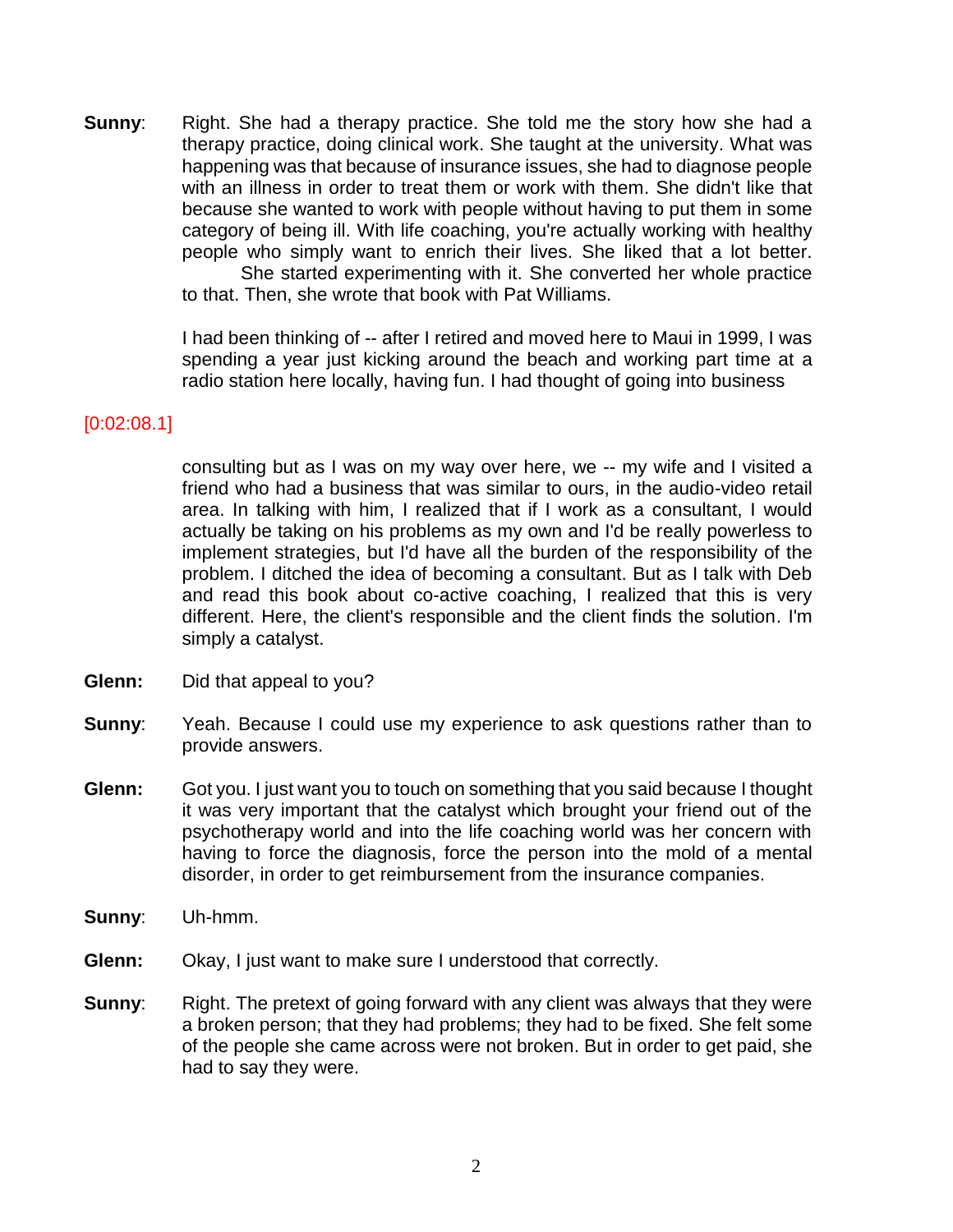- **Glenn:** Okay. In co-active coaching, you work with whole people.
- **Sunny:** Yeah, the assumption is that a person is resourceful, creative, and whole. That's the basis of it.
- **Glenn:** Did you take action on that once you became aware of co-active coaching in that paradigm? How did you get more involved?
- **Sunny:** Well, I read that book. I'm a real self-starter type person. I've been an incredibly successful student in life. I read the book and decided I could at least practice and apply these principles since no license was required to practice. I called up some business friends, colleagues that I know in Oregon when I was in business. I told them of my interest in this new

#### [0:04:24.4]

field and told them that I would essentially do this for them of consulting which was not consulting. I would do it for no charge, would they be interested? A few of them had said, "Yes". So, I pretty much dabbled in it with a book knowledge which I admit now, and I see now, is very limited. I wanted to find out whether I would even be interested in this field, whether I'd even like it. I didn't want to move forward with paying for a certification or committing to it without having some feel for whether I really liked it. I wasn't about to do something I didn't like, not when I'm retired and living on Maui.

- **Glenn:** You've got a whale singing in your backyard, right?
- **Sunny:** Yeah, right outside my door, there's a cruise ship there right now.
- **Glenn:** I'd like not to gloss over so much the way that you initiated yourself into the field, because I think that's an important scenario that you just outlined and something that other potential coaching wannabes, coaching newbies can possibly emulate. I'm wondering two things: I'm wondering if you could elaborate a little bit more about specifically who you approach and how you approach them, you know, more specifically what you said; and secondarily…
- **Sunny**: Maybe secondarily might be how I proceeded to coach, what guidelines I use or…?
- **Glenn:** Yes, there was that. Also, how you might do it differently if you had to do it over again?
- **Sunny:** Okay. How I did it was, for instance, I called an entrepreneur. He was a state farm insurance agent. He was going through some transition where state farm was displacing him. He actually had a possible lawsuit against them. He was now going to manage a local insurance agent office in another town. He was going through some transition. I knew that and I simply said that this format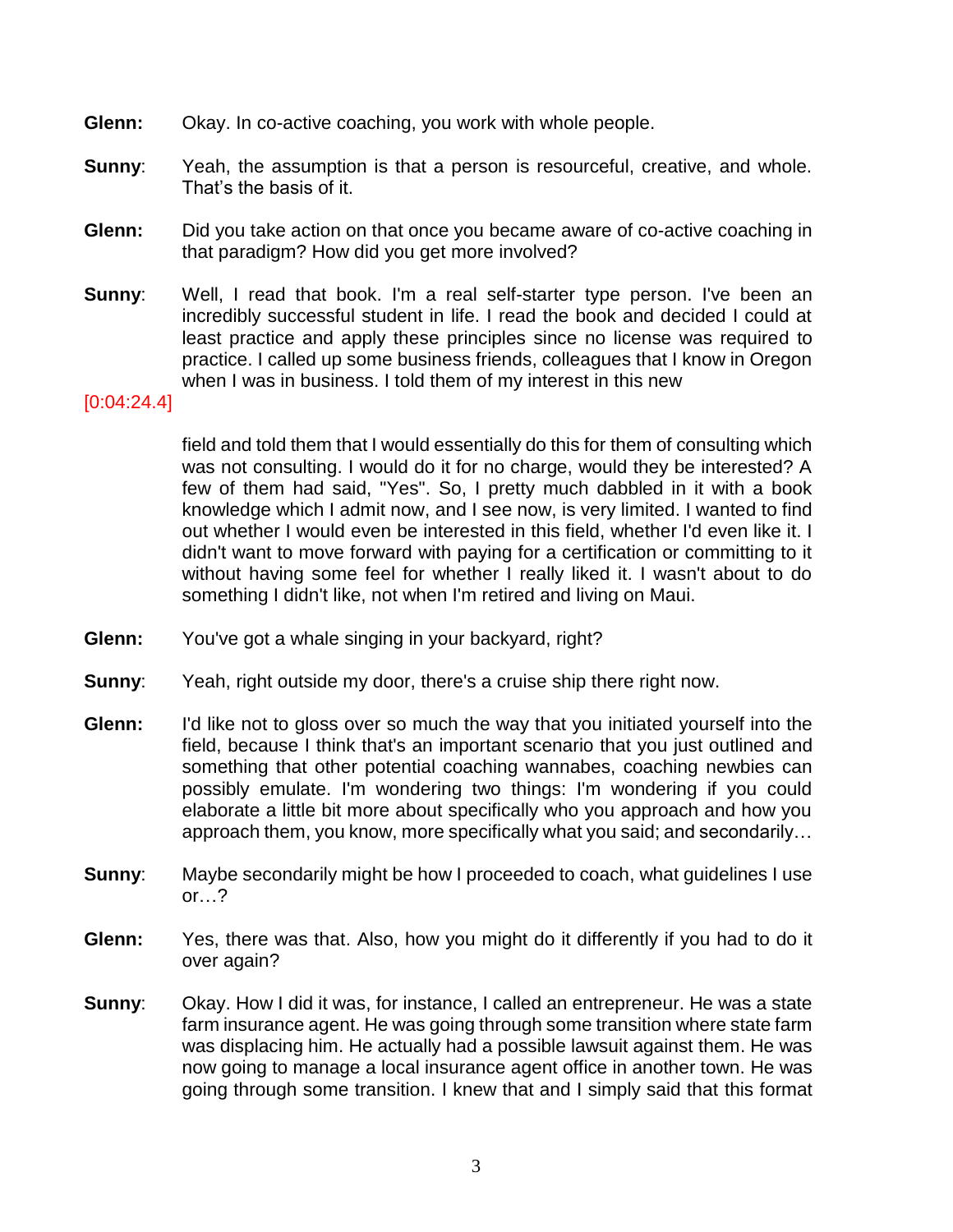would be that we'd have weekly calls. I'd ask him some powerful, thought provoking questions. We'd come away with either, an inquiry, something for him to think about and ponder from different perspective, or with an action step that he would agree to. Then, the following week, we'd check-in and see where he was, do the same kind of thing from there. He said, "Sure, you're welcome."

**Glenn:** Did anybody say no?

#### [0:06:38.2]

- **Sunny**: Yeah. I also asked someone here on Maui. She said, "No". However, it's funny because about a year later, she hired me. She became my only client on Maui. All my clients have been in remote areas, different countries, or different states.
- **Glenn:** By telephone.
- **Sunny**: Uh-huh. It was funny. She said. "No". But a year later, she called me up and said, "Are you still doing that?"
- **Glenn:** Interesting. How many people did you call altogether?
- **Sunny**: At the very first, probably -- it's been a long time, I'm guessing five or six. Another one, I ended up doing this kind of thing with was someone who I met on Maui in that first year I was here and he was working in a restaurant. He served this lady, who turned out to be, Rae Dawn Chong. She's an actress who's the daughter of Tommy Chong.
- **Glenn:** Sure, I know who she is.
- **Sunny**: She's a great actress. She was directing her first movie. She was so impressed with him. She cast him right there in the lead role and flew him to L.A. the next day, got him an agent, manager, and took him under her wing. He got cast in that movie and then, another movie. He did a few TV things. Now, he's in his third year in a show, starring role in the WB network. He's done several movies since. It turned out that when he was there auditioning, I went ahead and called him up and coached him for a while too as he was in the audition process, just to keep his momentum going, break into that industry.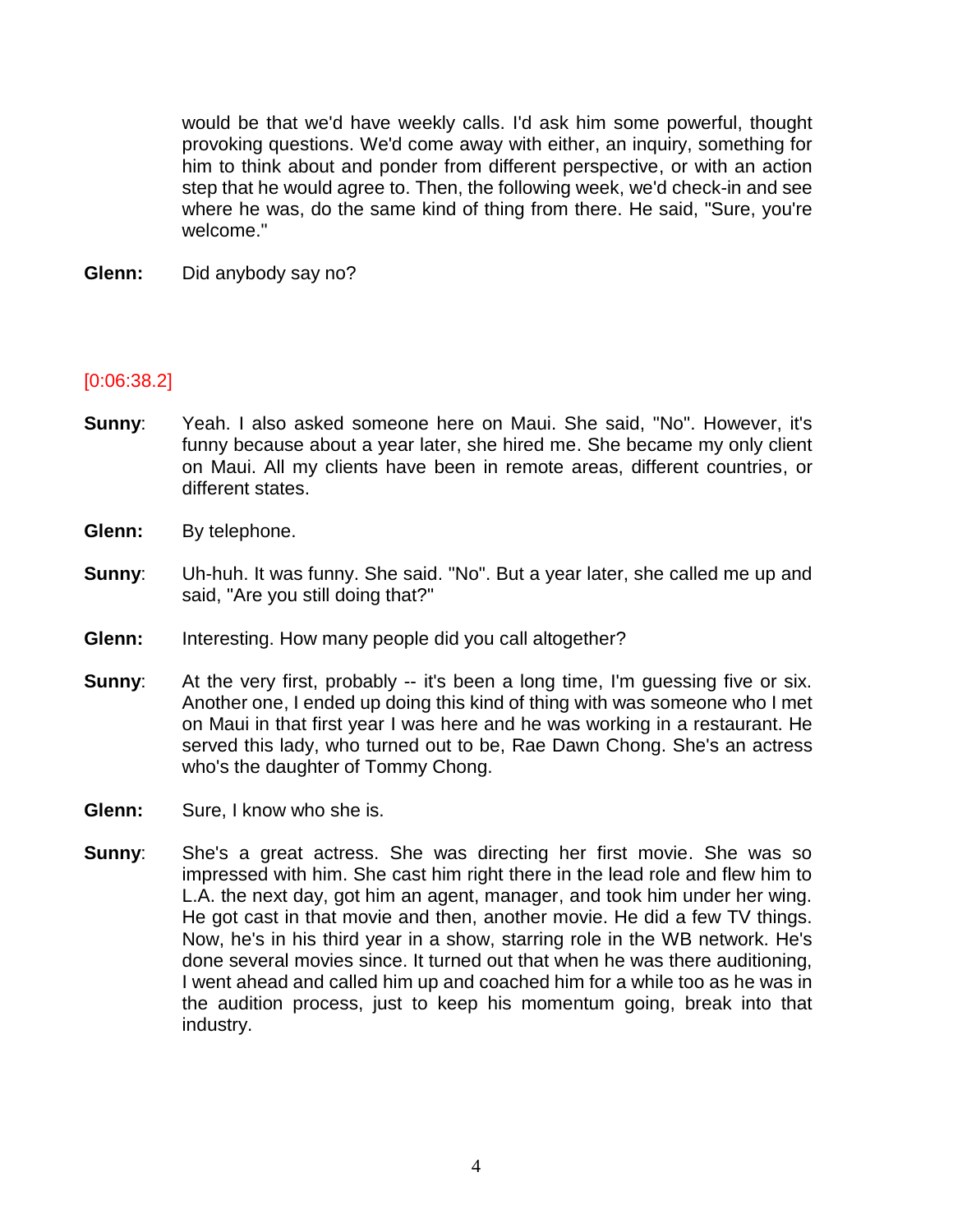I also worked with people who ran MLM. I had a cousin who is in MLM and coached her for some time. Kind of a diverse -- I didn't have any particular niche I was working with. They were just friends or family.

- **Glenn:** Friends and family and former business associates. You give them all what the structure would be. You told them that there'd be no charge.
- **Sunny:** Yeah. I told them I was doing it to see if I liked it. It was kind of selfishly motivated but they could benefit.
- **Glenn:** How long did that go on for?
- **Sunny**: I started that in October of 2000 and believe, it was in April of 2001 that I decided to go get certified or just start taking some of the precursors to the
- [0:08:41.5]

certification. Co-active coaching seemed, to me, to be the only one I would want to do. If it wasn't co-active coaching, I wouldn't have become a coach. Co-active coaching, the client is a know-it-all and I like that.

- **Glenn:** Got it.
- **Sunny:** It matches up with my training in college. I studied Greeks. I read Plato in the original Greek. Socrates was always a hero of mine. He was wise because he asked questions, not because he told people things. This was like a rebirth of the Socratic Method in the 21<sup>st</sup> century, almost spontaneous rebirth of a philosophy.
- **Glenn:** You and I probably have more to talk about, because I am a fan of the Greeks as well. I'm sure you're much more literate about them but I'd leave that for an offline conversation.

You said that you did this trial period to see if you liked it. What that led you to is co-active coaching. But I want to still back up and go a little bit more through the trial period because a lot of the people listening to this are really people that might be thinking about getting into it and not sure if they'll like it, just like you were at that time. I wonder what you liked about it.

**Sunny:** I like the idea that it was a discovery process. Again, like the Socratic Method, what Socrates called himself was a midwife, that he was a midwife of ideas. He asked questions and helped people give birth to the truth, to their truth. That's what this is like. It just seems that if there was a way for me to give back -- I had been taken under the wing of different mentors.

> There was an old man in the 1980's who was an international director of Toastmasters. I had very poor self-esteem. I had called up this number in the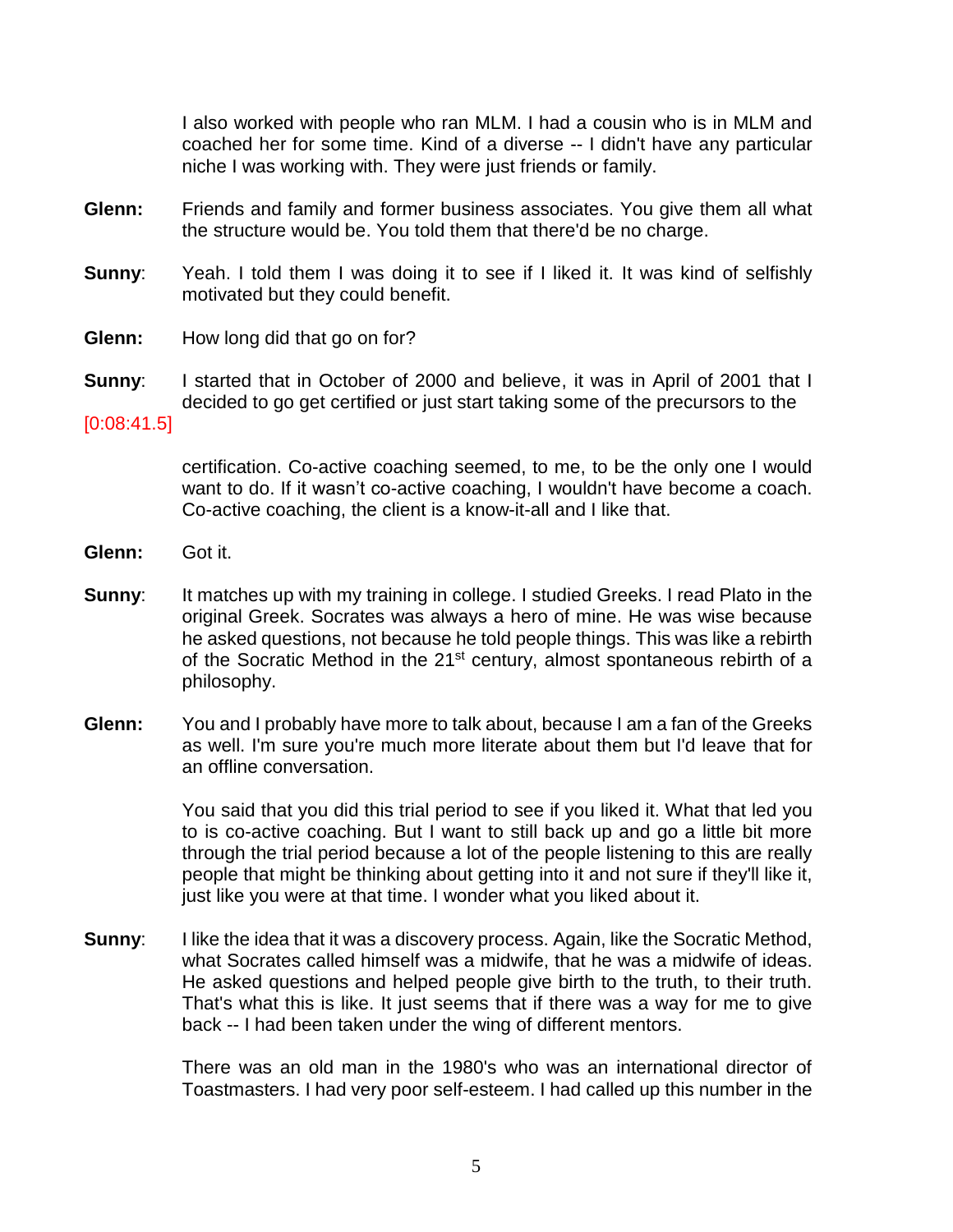paper about Toastmasters. I just happen to talk with him. He asked me about my life a little bit. It ended up -- he was the first one who told me that I was a valuable person, that I had something to give to the world. He made me believe in myself. He helped me develop my self-esteem. He did it with all the kindness of his heart, kind of like an older brother or a father that I never had. I always thought, someday, when I'm 74, I'm going to help some young person just like Don helped me.

- **Glenn:** That's wonderful.
- **Sunny:** As I was doing this coaching, I was like, I can do this now and it doesn't have to be with just one person.

#### [0:10:58.4]

- **Glenn:** You don't have to wait till you're 74.
- **Sunny**: Right.
- **Glenn:** Yeah. I think that in the coaches and any of the psychotherapists that I've talked with, there's always a story like that, about someone who really mentored them and made a tremendous difference in the path that they chose in life, the way that their self-confidence developed. I think that it's really valuable for people to take a moment and reflect upon who that is and what specifically they got from that person. That really provides an inspiration and motivation to move forward in the coaching industry.
- **Sunny:** Yeah. In all my other work, I had been providing services for money, filling needs for people with regards to sound and video equipment, or installing it, or designing it, recording studio for them. I was always giving something to help them out for pay. But it seems like this was so much more targeted towards the person's heart and mind and who they are, turning them into a contributor or helping them become more of a contributor. It just seems like it was more central with me and who I am, to them and who they were, than selling sound and video equipment.
- **Glenn:** Sure.

**Sunny:** Meaningful. It's satisfying.

- **Glenn:** Was there anything that surprised you as you got more involved with coaching as compared to what you expected it to be?
- **Sunny:** I was surprised how much I grew as a person. I had been through some pretty big transitions. I'd read a lot of psychology, read William James and Freud,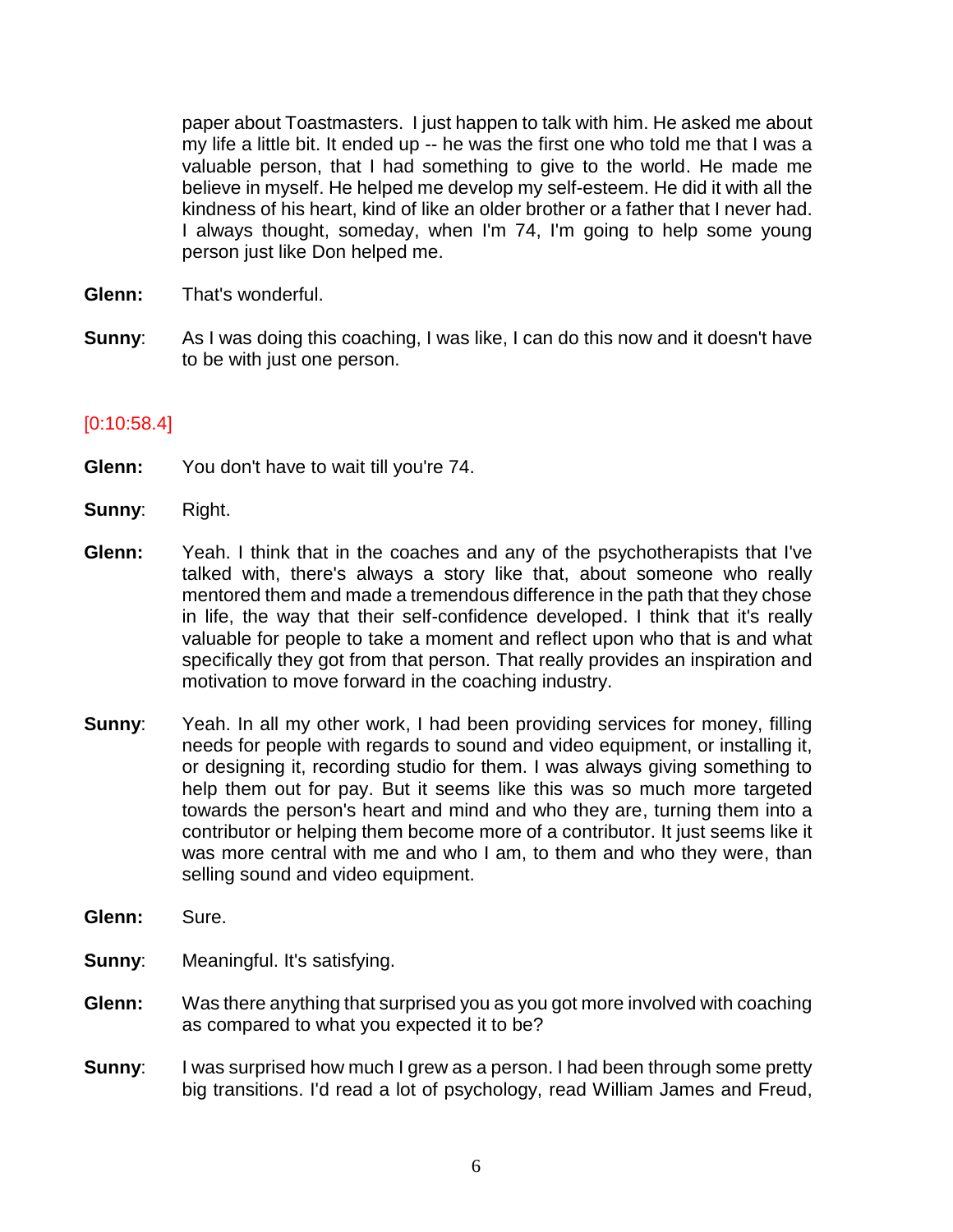and all the classical psychology, Jung, Carl Jung. I read all the self-help books. I had done a lot of self-development over the years. I was really surprised at how much more there was for me. Because the first kind of coaching is fulfillment coaching and it's all about helping people identify their personal values that are unique to them, with their own language. Not values in the sense of morals but values such as -- one of my highest values is freedom. I value my free time. I value freedom to do what I want, when I want to. Some people have a high value toward integrity, you know, you've told me about that with you.

We all have our different values and so, there's discovery of values; do some future self exercises where you do a visualization, go up into the outer space and then come back down to earth 20 years in the future and meet

#### [0:13:18.7]

your future self who introduces himself to you and tells you their name and you sit down and talk about how they got there; what they learned. You come back and so, you've met your future self. To help you think about who you are and how you want that to unfold, so, that you have something to work on with regards to your personal fulfillment.

- **Glenn:** Got you.
- **Sunny:** The second kind of coaching is balance coaching. The idea is that it's all about perspective. That we, in life -- that the client is going to believe or they feel that wherever they are, however they look at things, that that perspective they're in is real. That we, as coaches, know -- they can describe that perspective. They then tell you what their reality is. Then, you can invite them to physically move out of that and look at it and now get into another physical position, perhaps. You know, body geography and now say, "What's this perspective?", and name it. Now, this place where they were stuck, what do they see from here? That you can invite them to take four or five or six perspective in a period of 45 minutes and have them actually, now look at four or five they created and named, and choose one. Which one's most attractive to them?

So, they recognize that they're not stuck. That you might have a working mother who believes she's too old to go back to work; that's a perspective. What's another perspective? Well, she's got experience. She has experience she's bringing to a job that others don't have. That's the experience perspective. You can ask her to tell about that.

Anyway, the idea is that you don't buy in to the client's one perspective they have on every situation. It's your job to see other possibilities and invite them to stand on. That's called balance coaching. Well, it had an impact on me as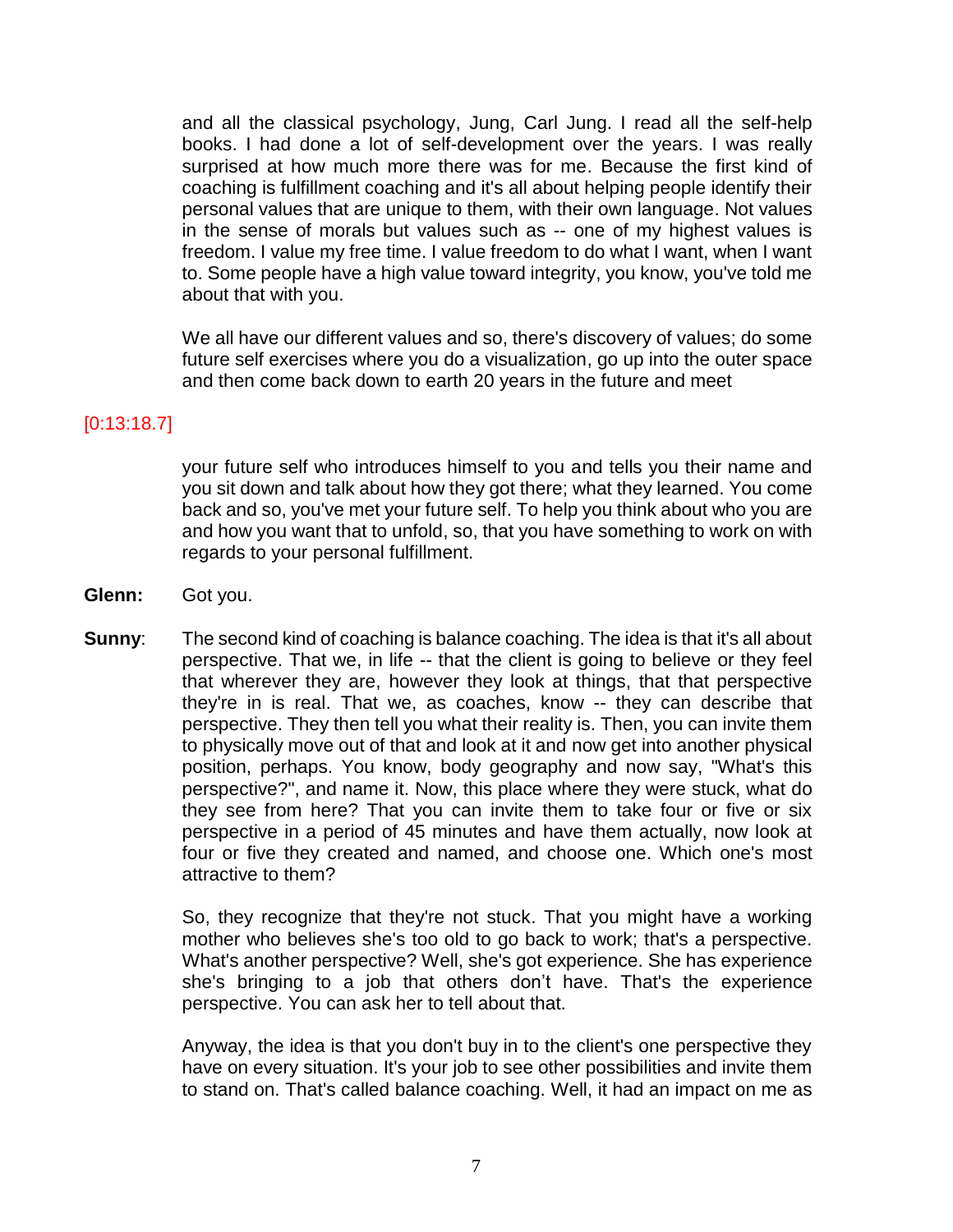a person to not feel so stuck. Even though I'm retired, debt-free, living the life of my dreams in Maui, I still would find myself feeling stuck or feeling like there was one perspective on things. I came to realize that there's more than one perspective, always. It just gave me more freedom and choice, which I really value.

- **Glenn:** I totally agree with that.
- **Sunny:** Then, the third kind of coaching is called process coaching. This one didn't agree with me very much. The idea is that if you take a client there and you let them look whatever they're afraid of in that phase that suddenly, it's not so fearful anymore. If you take them down a tube or down into their emotion and let them be there and be with them there and just let them

#### [0:16:00.0]

experience it, that they will, of their own accord, come out when they're ready.

- **Glenn:** When you give the ghost a name, it ceases to be a ghost.
- **Sunny**: Yeah. If it's -- their personality is this mansion with many rooms and there's a room that they don't want to go in, maybe you can just lead them to put their hand on the door. Maybe next time, they can crack it open. Maybe next time, they can peek in, you know.
- **Glenn:** But you said, that didn't agree with you.
- **Sunny:** Well, not with me, because this happens to be my life history. I think you know, I was hit by a car when I was 12 and almost killed and scarred my legs and kind of a socially outcast. During my teen years, I went from being a golden boy, who everybody loved, to being a freak and an outcast and…
- **Glenn:** How old were you?
- **Sunny**: I was 12. As a result, well, you could say, I spent the next 18 to 20 years -- I went into the dark side really deeply. I read those BFDs as a teenager, I was so absorbed with pain and suffering. It's like I lived there. I've been through all that. I've come out the other side and now, I'm Sunny. Personally, I don't think the dark side has much to offer. I'm choosing other things. For me, it was kind of like…
- **Glenn:** Which kind of leads me to the goals and pursuits that you have now because, in addition to doing one-to-one coaching, you've also got another way that you're touching people's lives, don't you?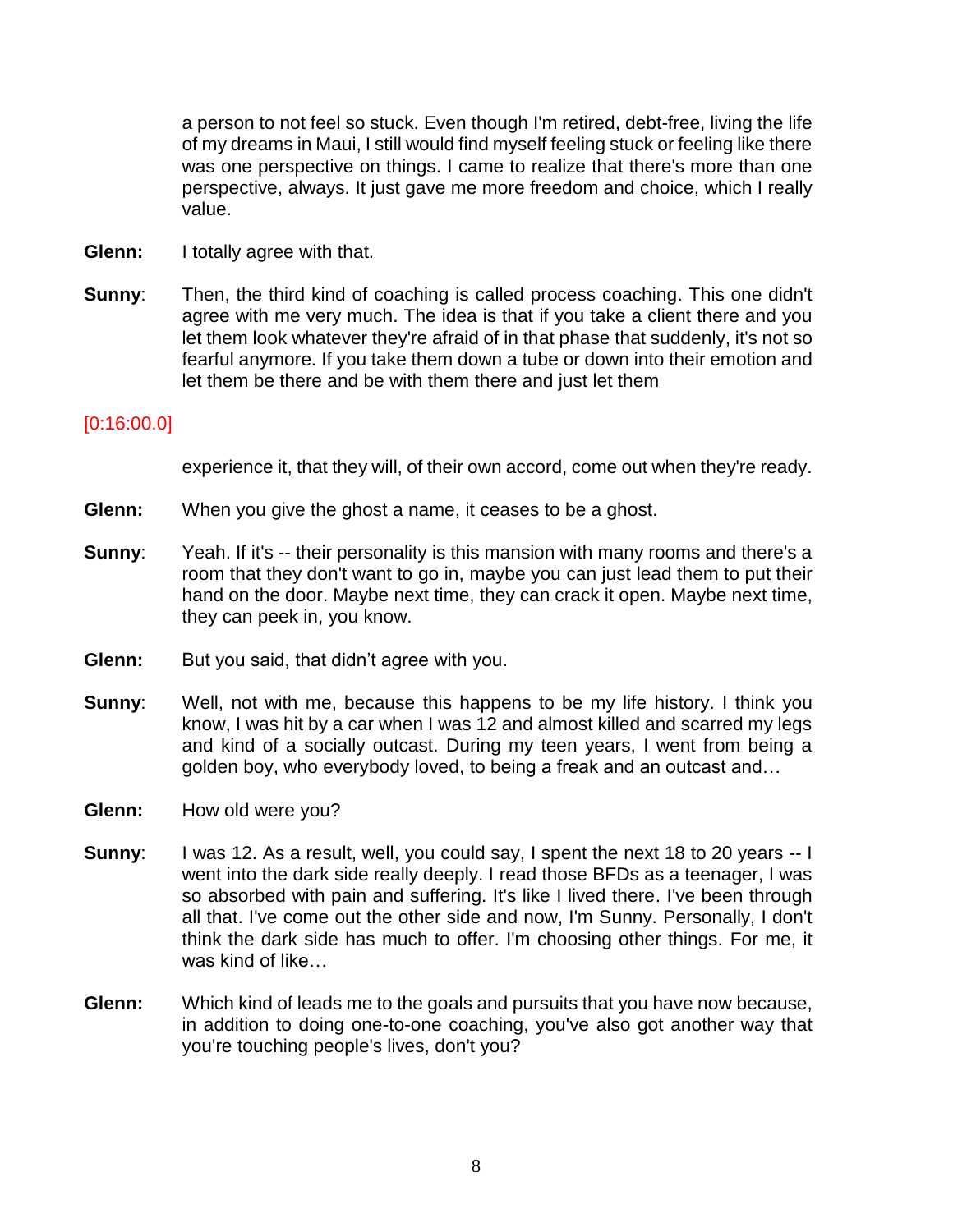- **Sunny:** Yeah. I've used the positive thinking and affirmation and visualization since the 80's. Having been an audio producer before I went into my own business, I've been a radio personality and professional audio producer. I've just always have wanted -- I've always had this idea of creating affirmation CDs. Just like everybody has some inner dreams that seem so big, you're scared to do it. For a long time, I was afraid to do it. But, just the last year or so, I've been creating CDs. Just since June 23rd, I now have nearly 4000 people in 52 countries who are receiving my affirmations by email, many of whom have bought my CDs, kind of, building up a network of positive thinking…
- **Glenn:** You can get those affirmations for free by email, can't you?

### [0:18:10.6]

| Sunny: | Uh-hmm.                                                                                                                                                                                                                                                                                                                      |
|--------|------------------------------------------------------------------------------------------------------------------------------------------------------------------------------------------------------------------------------------------------------------------------------------------------------------------------------|
| Glenn: | At sunnythoughts.com, is that right?                                                                                                                                                                                                                                                                                         |
| Sunny: | Right. S-U-N-N-Y-T-H-O-U-G-H-T-S.com                                                                                                                                                                                                                                                                                         |
| Glenn: | Sure. I'm an avid user of the achievement and wealth CDs that you make<br>which are just wonderful. I'm a debt-free, multi-millionaire, and I'm going to<br>stay that way for the rest of my life.                                                                                                                           |
| Sunny: | That's right.                                                                                                                                                                                                                                                                                                                |
| Glenn: | Which is very silly, the first time you hear it. But then, you listen to it then, it<br>has an impact on your thinking.                                                                                                                                                                                                      |
| Sunny: | I think it's natural that the first time people hear them, there are pretty big<br>thoughts in the first time people hear them the analytical mind goes crazy,<br>that's nuts, what a wacky thought that is. But after a while, your inner<br>supportive voice gets activated and then, suddenly, people are telling me they |

- supportive voice gets activated and then, suddenly, people are telling me they just turn on the CD. All they have to do is hear the tone of my voice and it's a catalyst. They're thinking about their big dreams, they're making plans, and they're moving forward.
- **Glenn:** There you go. It's wonderful to be able to touch lives on that level.
- **Sunny:** Yeah, it's exciting. Without the coaching, I guarantee you, without the coach training, without doing the coaching, I would never have been as personally developed as I am, never been as confident as I am. I would never have gone after my own dreams as much as I am with doing this project. I certainly wouldn't be reaching 4000 people after nine months.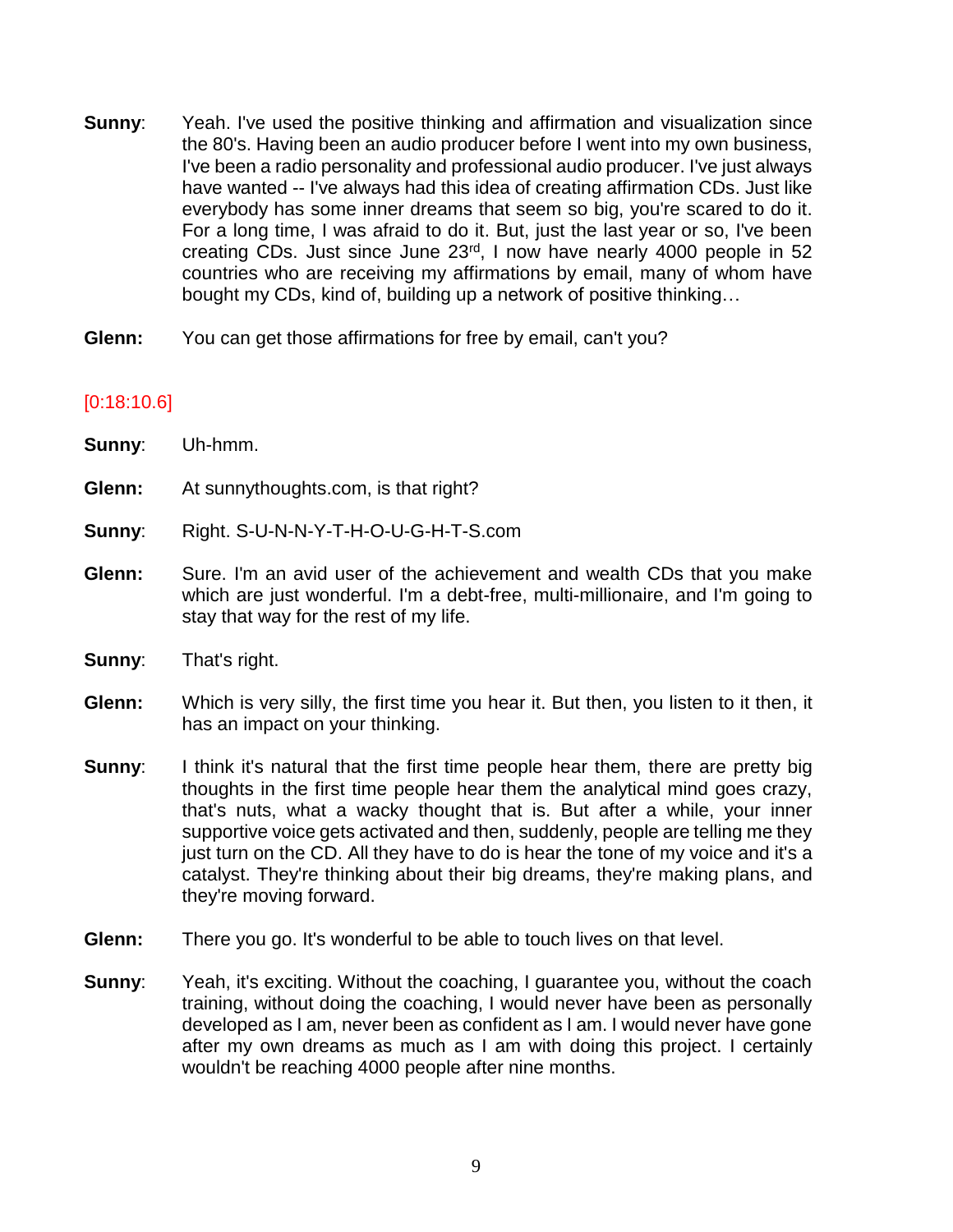- **Glenn:** That's, I think one of the wonderful things about coaching as a professional, overall, is that even if you don't make \$1 million in it, it helps you to embrace the lifestyle that ensures ongoing personal growth and fulfillment. If you're going to take responsibility for catalyzing other people's growth and fulfillment, then, you're going to be ongoingly exposed to that material and see what works, what doesn't work, and where people get stuck. It just becomes so much more possible to reach your own level of fulfillment and satisfaction. I think that, in the last 10 or 15 minutes of what you're describing, is really a culmination of the benefits of being in life coaching.
- **Sunny**: Uh-hmm. It empowers you to be able to walk your talk. If you are able to walk your talk, you have more respect from your clients and your colleagues

#### [0:20:14.2]

and yourself. I have had a coach or multiple coaches now for the past four or five years and I will have a coach or multiple coaches until the day I die. I think it's really important for people who are in coach training thinking about becoming a coach or who have had their training and practicing as coaches, I think it's really important that we all hire coaches ourselves. I mentor a lot of coaches. I have a lot of coaches as clients and have had, because of my business background. It's just a natural fit to help them build their practices.

What I always tell them is, not only hire a coach, hire an expensive coach even if it's not for a long time, do it for a while. Because what's going to happen is, you will get results. Not just by the virtue or the fact that they're expensive, but chances are, they're usually better if they're expensive than if they're not. What's going to happen is, you're going to get results. You go, "This is worth it." If it's worth it for you to pay \$375 a month, \$475 a month -- I've even paid as much as \$750 a month. In fact, I paid \$1000 a month. If you get results paying that much, it just empowers you to charge more yourself and have the confidence that you're worth it.

**Glenn:** I couldn't agree more. I, too, have had coaches and mentors my entire life and I will have them until I die. Because as one of my favorite mentors told me, you can't pick yourself up by your own collar, you know. You just don't have the leverage to do it yourself. The money that's come back to me from working with coaches, the expertise that I've developed from being coachable, making myself coachable is just invaluable.

Let me get back a little more to the practicalities, if you don't mind.

**Sunny:** No, I don't mind.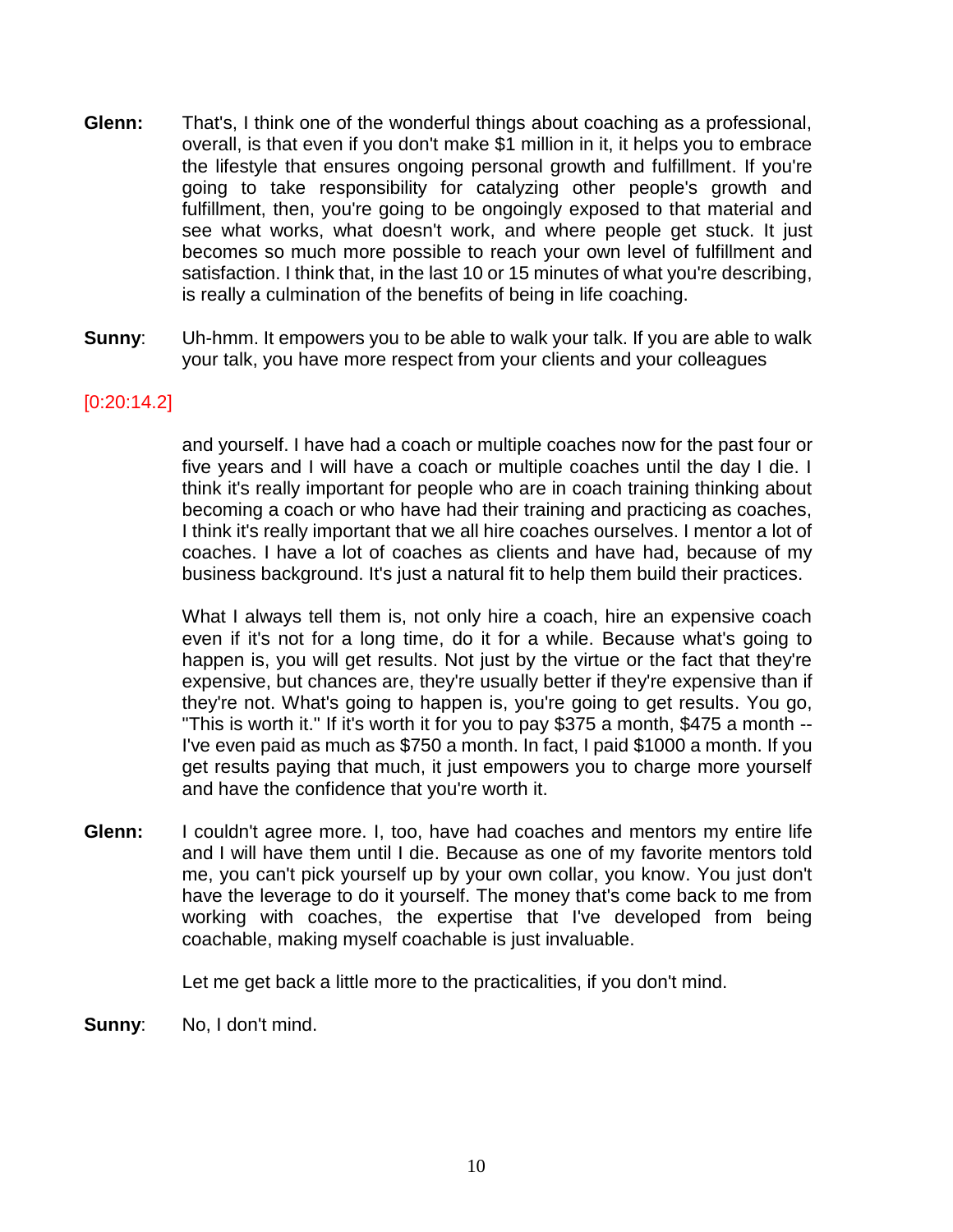- **Glenn:** What would you say, in your experience with coaches that you've mentored and in your own experience, what do you think is the two or three most common mistakes that people make in the beginning are?
- **Sunny**: Not believing in themselves, would be a big one. Thinking that it's going to be easy, and that clients are just going to come to them, I think might be another one.
- **Glenn:** By the way, the system that I'm teaching people is well-designed to get people to walk through the door. But that doesn't invalidate what you're saying because once they're in the door, your marketing is how good a coach you are. People that think that that would be easy or that's just simple as talking to a friend are, you're in for a bit of surprise. But the people that are willing to really commit and have a passion for growing themselves

#### [0:22:52.4]

and can embrace the process, rather than the moment to moment success, are going to be much more successful in the long run.

**Sunny:** Well, I think that what happens a lot is that people develop good coaching skills and they bring to the table, a rich life experience. I think what you're creating is going to be very valuable to them. Because I think one of the big mistakes people don't realize, it is a business and if they haven't been in business before -- fortunately, I've been in business for 12 years.

> I think, by having your own business, you recognize that it's a process in my mind, that I like to think that it takes about three years to build a business from scratch. You might say, "Well, that's a limiting thought. It doesn't have to take that long." However, you're setting up all kinds of systems. There's so much to be done besides the coaching itself. You're building up a reputation, a referral network. I think, a lot of times, people think, it's just going to happen overnight. I think a mistake is to think that if you haven't built a huge business in one year, that you're a failure. That's my own personal belief of a mistake people make.

- **Glenn:** Interesting. Susan Austin said the same thing. For those people that are very eager to get started as fast as they can get started, are there a couple of things you'd recommend that they do?
- **Sunny:** Well, I think investing in programs like what you're developing, I think just ongoing education and self-development is crucial. I think that reading a book like the *The E-Myth Revisited* by Michael Gerber is good. A lot of people, you know, they talk about that -- I can't remember the name of the author, that guy who's from Hawaii who does this financial stuff.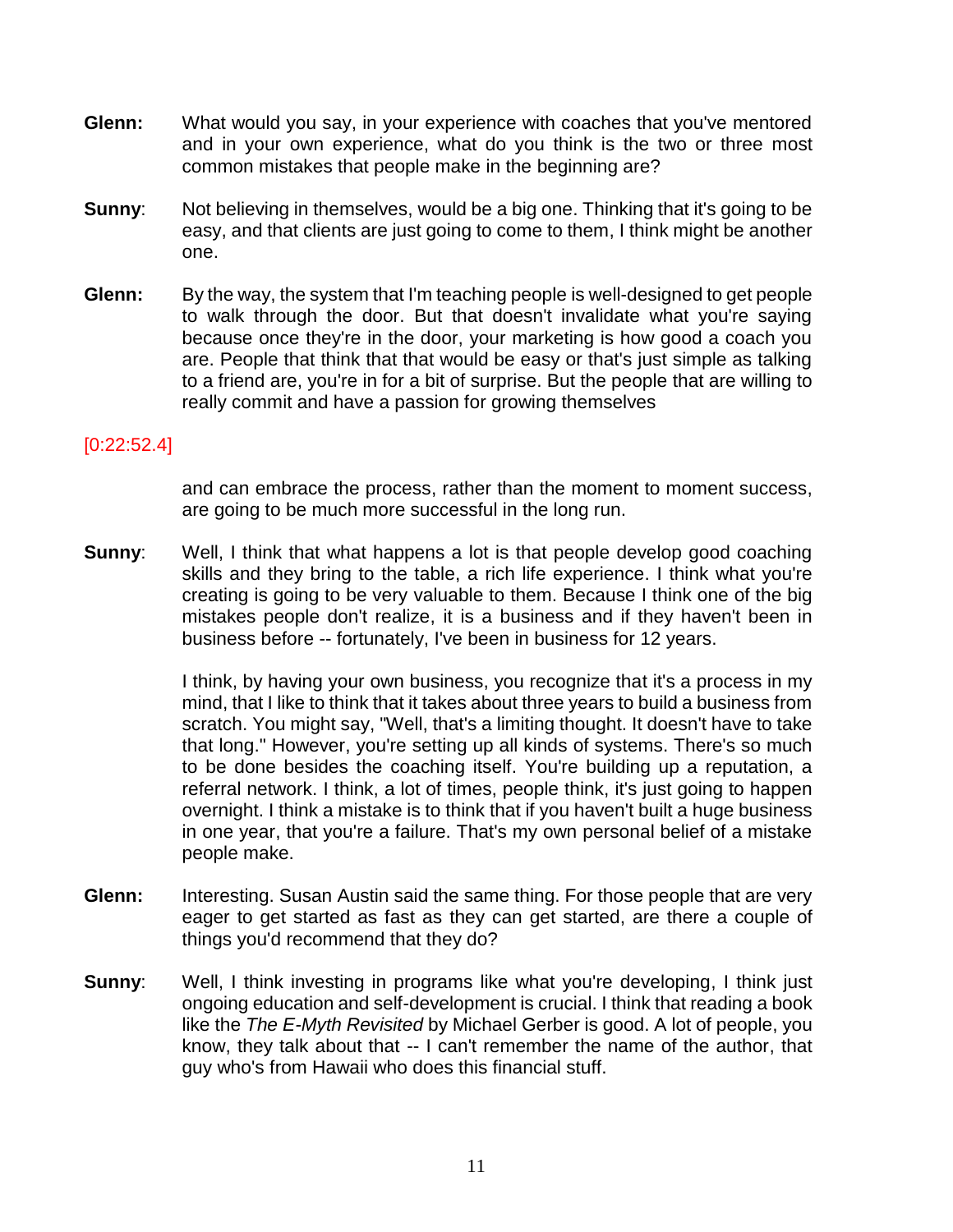**Glenn:** Kiosoki

- **Sunny:** people like that, who if you haven't thought that way before yourself, but you're just beginning, that can be a mind opener, you know.
- **Glenn:** It sounds like what you're saying is that, when people first get involved with life coaching, they get very involved with the doing of life coaching but not as much with the business aspects of life coaching. You need a rudimentary grounding in how to work on the business as opposed to in the business, the importance of cash flow, and the way that people who built wealth think of those things.
- **Sunny**: Uh-hmm. I think so. I really believe in just all forms of education. Benjamin Franklin said -- let's see, I can't remember the exact phrase now.

#### [0:25:19.1]

But the idea is, whatever money you put into your education, it's going to make you fill your purse overflowing. I can't remember the exact words on how he said it. He had some clever ways, you know, in 18<sup>th</sup> century language.

- **Glenn:** Which is extremely true in this industry in particular. It's true in any business but in this industry in particular, because you are your product. Because so many of the people that come to you, regardless of what life problems they come to you to solve, will need help in balancing out their life with business in some way.
- **Sunny:** Well, that's true, too, yeah.
- **Glenn:** Yes. Having an understanding and a grounding in business principles is very important.
- **Sunny**: What I would say is, what happens is people, they'll get start out and they'll think, "Okay, I've got to do some advertising." What I would say is, "Don't spend a penny on advertising. Put that money into training yourself on marketing."
- **Glenn:** Right.
- **Sunny:** You'd be so far ahead.
- **Glenn:** I totally agree. The people listening to this will be of that mind. When you do coaching, do you have any particular assignments that you like to give people?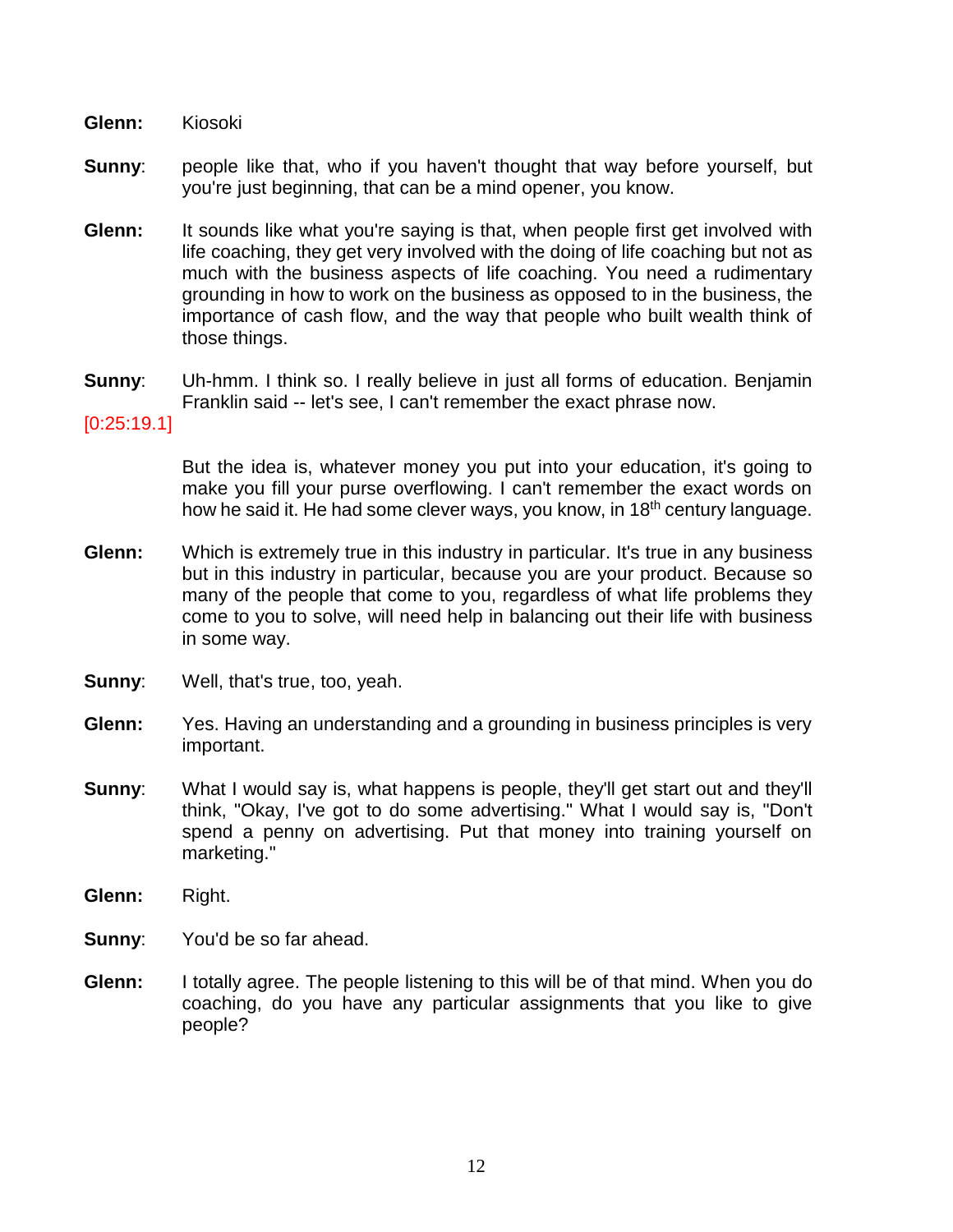- **Sunny**: No, I don't. What we do is we enter into the moment with the person and create from that space. No, I do not have any kind of pre-formed types of assignments I like to give.
- **Glenn:** Got it.
- **Sunny:** When I do give something, it's always negotiated. It's like, this is coming to me from my intuition, from what we discussed. I like to play with this idea for the next week and take it as an inquiry and think about it. What I do is, I do a two-hour design session where they get to design me as the coach and explain what an inquiry is and what homework is. That, at the end of the session, they'll get an inquiry or a piece of homework and they get to say, "Yes, I'll do that." "No, I won't do that." Or they get to negotiate and say, "I won't do that but I'll do this." Or they can say, "I don't want any homework or

#### [0:27:11.1]

inquiry this week." But usually they do. What I'll do is throw out an idea and they usually modify it or they say, "No, that's perfect. I'll do that." Sometimes, that suggestion for a homework or an inquiry comes after the first ten minutes of the call. At the end of the call, we say, "Well, is that all we're going to do or are we going to do some more?" Sometimes, at the end, they get an inquiry and two pieces of homework. It's never a formula. It always comes out of whatever they brought to the table and the safe and courageous space that we create for them to think new thoughts they've never thought before.

- **Glenn:** Sunny, could you give me an example of an inquiry and homework assignment?
- **Sunny:** Sure. An inquiry might be -- maybe we did some perspective work. I might ask you, "Would you like to try living in that perspective this week?" Since it's usually a newly discovered perspective and…
- **Glenn:** That would go back to the example that you gave about your mother being out of work. One perspective is that she can't get a job because she's too old. Another perspective is that she is an accomplished typist or something like that.
- **Sunny:** Or she brings a wealth of information, a wealth of life experience, or whatever she discovered and heard in that other perspective. I'm likely to say, "Well, would you like to live in that perspective this week? Would you like to try it out for size?"
- **Glenn:** Got it.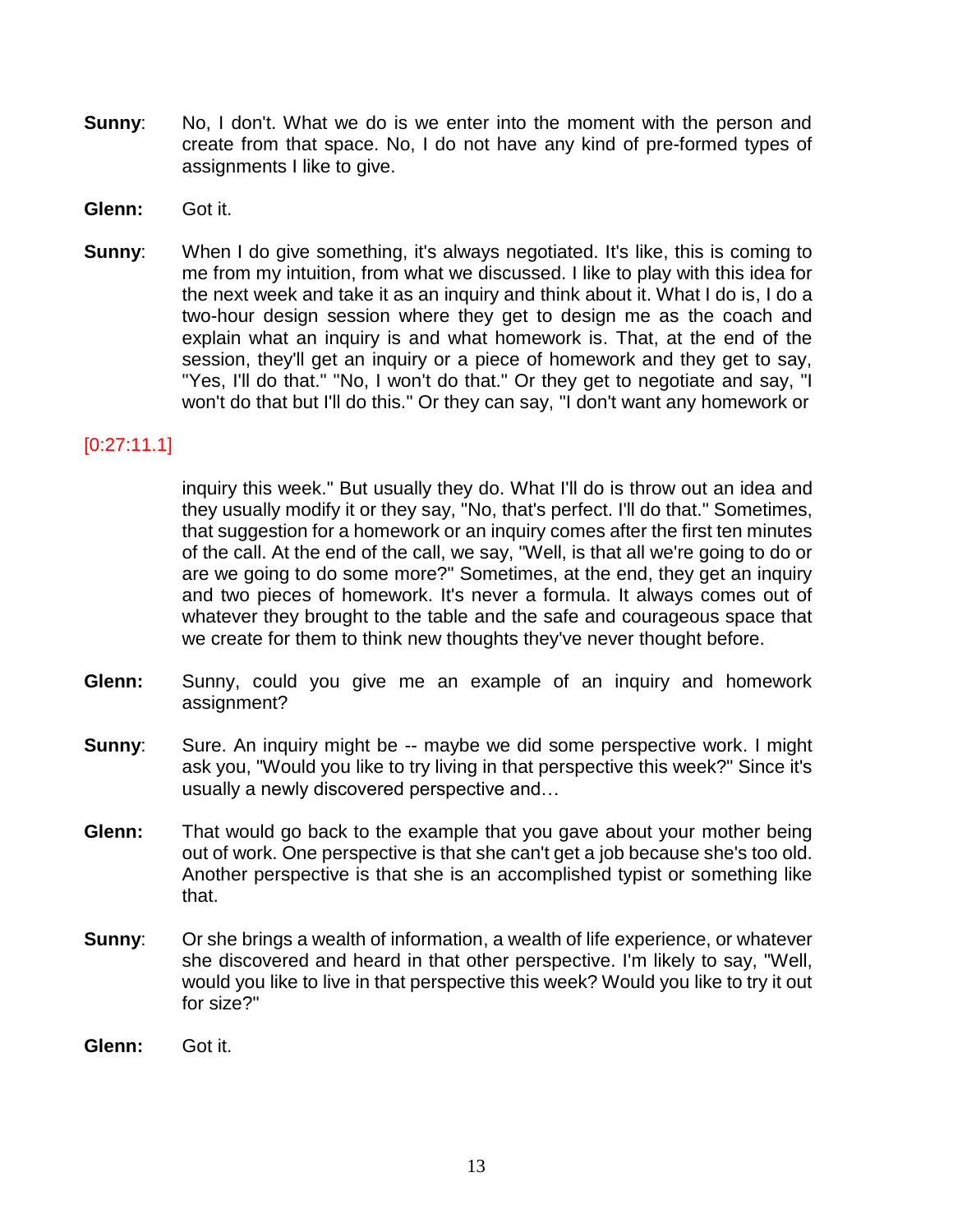- **Sunny**: That's kind of a combination of an inquiry and homework. That's almost like a hybrid. Straight inquiry might be, "What does it mean to be courageous?" Ask yourself that, when you're brushing your teeth; ask yourself that, what it means to be courageous. This morning, when I'm waking up, what do I think of it now? What do I think of it while I'm driving to work? You know, put it, tape that question on your mirror, on your computer, and ask yourself, "What is courage to me?" all week long. That's an inquiry.
- **Glenn:** I see.
- **Sunny:** Kind of, taking an idea and looking at it from different perspectives, from different life places, throughout the week, to come up with multiple answers for yourself of what you feel that concept is. It's usually about an idea or a perspective or a notion and kind of exploring it, play with it, and come up with your own interpretation of it.

#### [0:29:15.7]

Homework is much more like, asking someone -- they might involve journaling their experience of something. Or it might be to make a journal entry every night based on what good things did they do that day. What were their successes for the day? It's usually an action. It could be done once a week or just done between…

- **Glenn:** They could write down three courageous actions that they took that day.
- **Sunny**: Sure.
- **Glenn:** Okay, I got it.
- **Sunny**: That kind of homework can be emailed. When I ask for those kinds of actions, what we recommended is that you can ask not only -- in the most fundamental way, and I don't always do this but, especially if I'm coaching someone just one time, and I'm going to do a follow-up, I'll ask them, "What do they want to do, when will they do it, and how will I know they did it? How will they let me know? Do they want to email me? Do they want to call me? Do they want to talk about?"
- **Glenn:** You really let them design it and take responsibility for it.
- **Sunny:** Yeah. It's not just, "Oh yeah, I'll do that." But it's, "Okay, when, and how will I know?"
- **Glenn:** That's a fairly clear distinction between coaching and psychotherapy. It's pretty rare that a psychotherapist would hold their patient accountable for an assignment like that, that a coach would. Do you agree?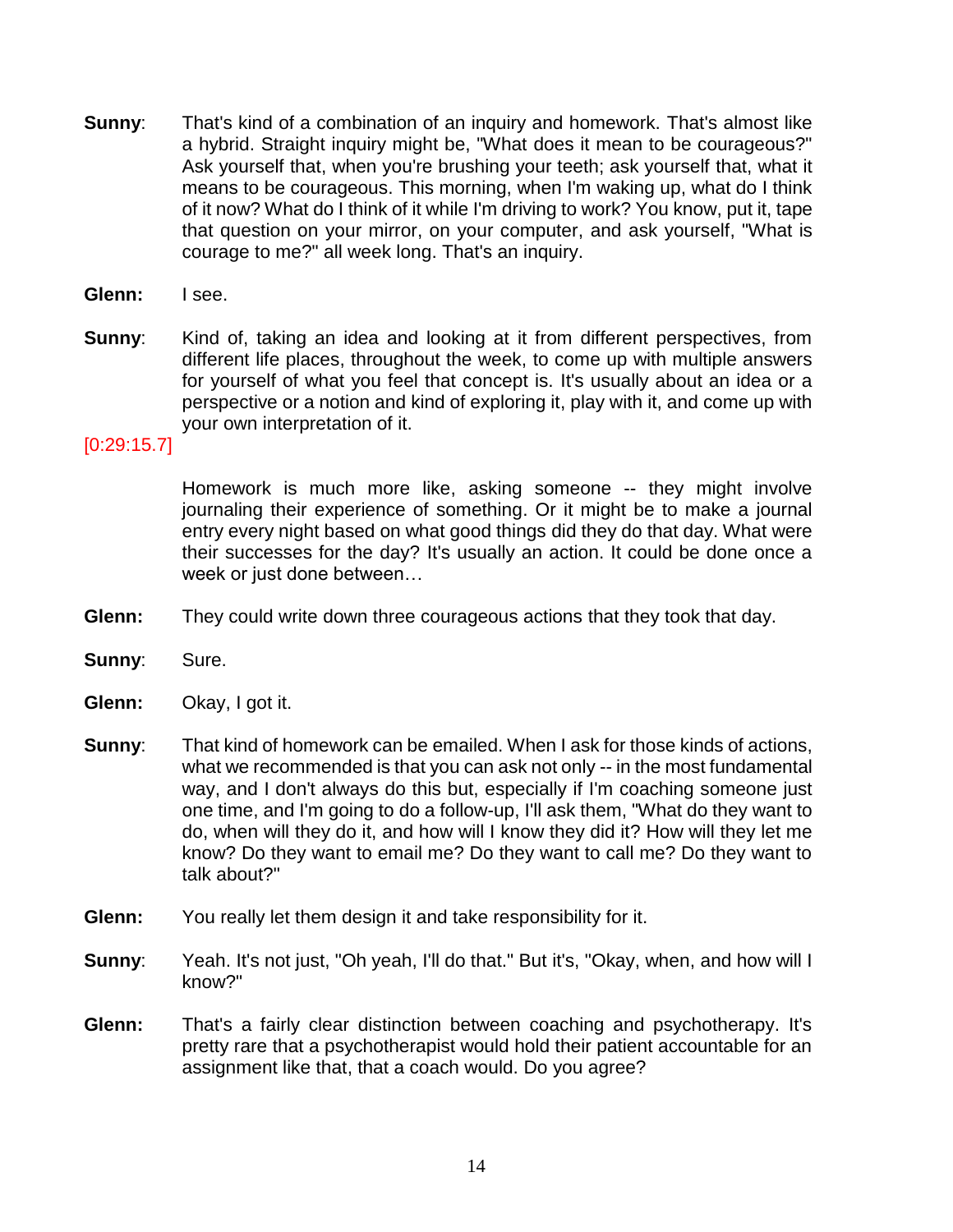**Sunny**: Yeah, I think so. I had some psychotherapy in the early 80's when I had my self-image problems. I don't remember any assignments like that that I was held accountable for, no. There's always exploration of past experiences.

> Coaching isn't about the past. We never ask for the story or their history. We ask, "Where are you now? What's going on now? What are you thinking?"

- **Glenn:** Where do you want to get in, how can we help you get there?
- **Sunny:** Yeah, what might be, yeah, exactly. You go from, where are you now and where do you want to go?

#### [0:31:02.8]

- **Glenn:** Sunny, would you stop people from looking at the past, if it appears that it could help them get where they wanted to go?
- **Sunny:** No, not at all. There are times when people want to tell a history or a story. In a design session, I do let them know about some of the coaching tools. One of them is intruding, that they're granting me permission to intrude. If they are doing a lot of story-telling that is not, that I don't feel is productive, that I have the right to intrude for the sake of their learning and their moving forward. If I feel like their storytelling is just going in circles or it's a delay or it's about other people and it's not about them. If the storytelling's about them and their inner life and their values, it can be quite revealing. If it's a storytelling about someone else and it's just going on and on, I got better things to do. [laughter]
- **Glenn:** Got you.
- **Sunny:** For the sake of them, it's time to stop. Let's ask a powerful question that's going to do some good for them, you know. They agree to that when we first start out.
- **Glenn:** Sure. One of the motivation is that people will have, for coming to see a coach, is to help them change their thinking. I think we have to remember that the experience that we have in being with them -- we're only with them for that one hour or two hours or whatever it is each week or each month, but they're with them all the time. If we're experiencing that type of boredom or lack of connectedness to their soul, so to speak, then, it's likely that they are too. That leads to an emptiness and isolation and lack of ability to connect with their creative brilliance. They really need someone to intrude upon them.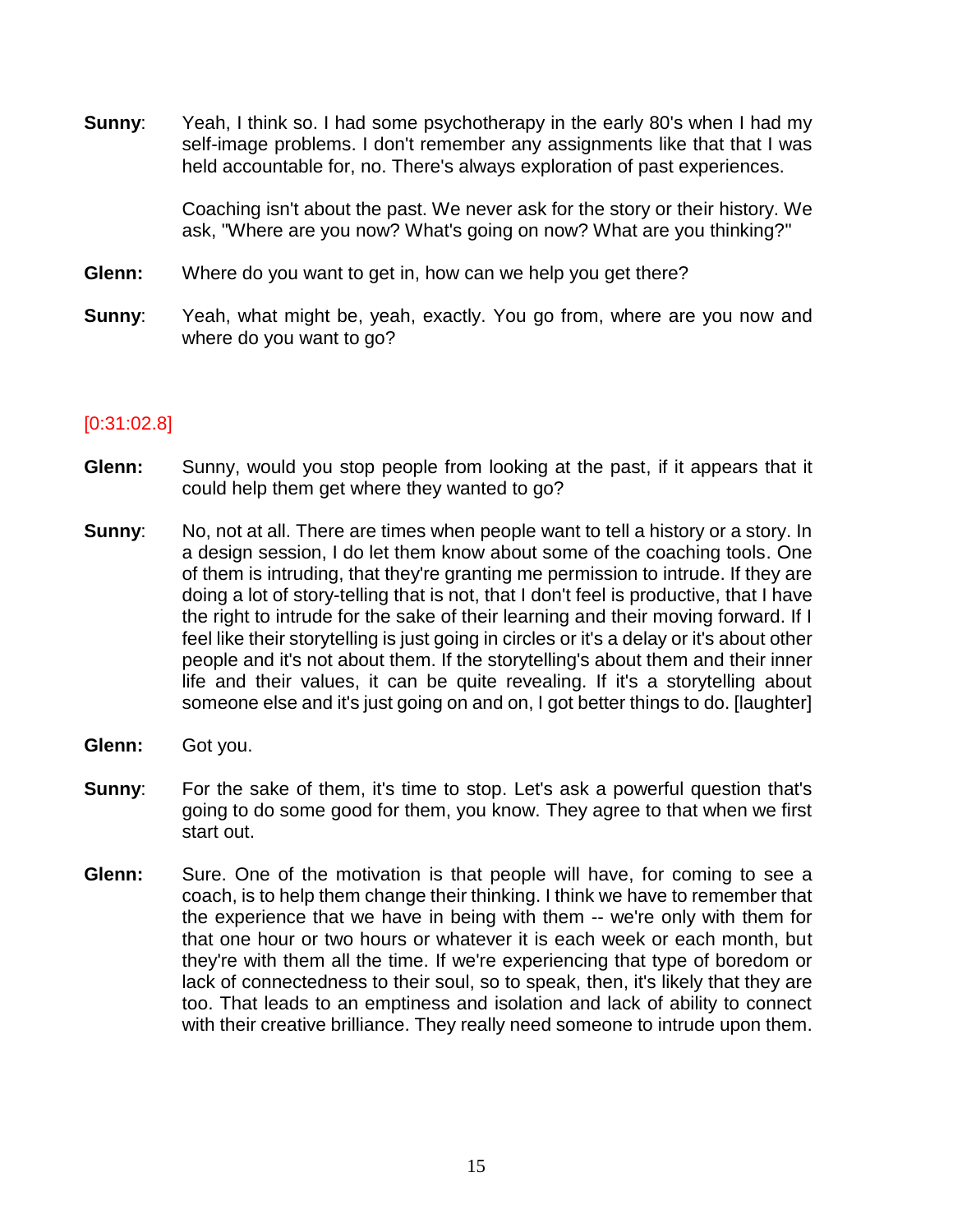- **Sunny:** It's done in a way that they know we have their best interest at heart. It's not a judgment against them to stop them. It's not judging that they're wrong to be telling me this. It's a "Hey, great, and what about this?"
- **Glenn:** Yeah. I also think the other brief conversation we should have about that is about induced feelings. This is something that comes from the psychotherapy world, from the psychology world. A notion that feelings that people don't want to have, they will find a way to get you to have while they're talking to you. If that person who is skirting around an important issue, you know, by telling stories, leaves you feeling anxious that perhaps, they don't want to feel anxious about what they mentioned earlier on the coaching session. That's why they're skirting around things. You need to help them to face that anxiety and move forward.

#### [0:33:34.7]

The complication is, that there's not a meter that you hang on the wall that can tell you whether this feeling is coming from them or it's coming from you. I think that every coach should be journaling to themselves every night about their association and thoughts and feelings about what went on in the sessions and what went on in their lives. Because it's only by really overdeveloping that self-reflective muscle that we're able to tell what came from the client and what came from us. There's a much more extensive discussion that we'll get into if this was a talk about psychotherapy.

- **Sunny:** Well, it is related to one of the principles of coaching, I believe, is that, if you are experiencing something that you think you're bringing almost as baggage to the session, they're starting to talk about something and something is going through your head distracting you from really being over there with them, that it's kind of a coaching ethics that you confess that, that you put it out on the table. You say, "You know, as you're talking, I want you to know that I've got this bias. I think your partner's a creep or whatever." You confess it. That's not a good example.
- **Glenn:** Well, I think in minimum, you have to confess it to yourself, so, that you know that that's operating.
- **Sunny:** It does serve the client, to let the client know, because otherwise, almost like what the coach's responsibility during the session is to remain clear, to be free of your own stuff, to be listening over there, and to be listening to what's in the air, what's between the lines. If you're thinking anything about "I", as you're listening, it's a disservice to the client. If I'm listening to a client and I started getting an "I" sentence or something about me, if I can't refocus, then it's time to confess it, so, that I can get it out so I can focus. They appreciate that. It's kind of like being honest about being distracted because otherwise, my job really is to be focused on them, not on me.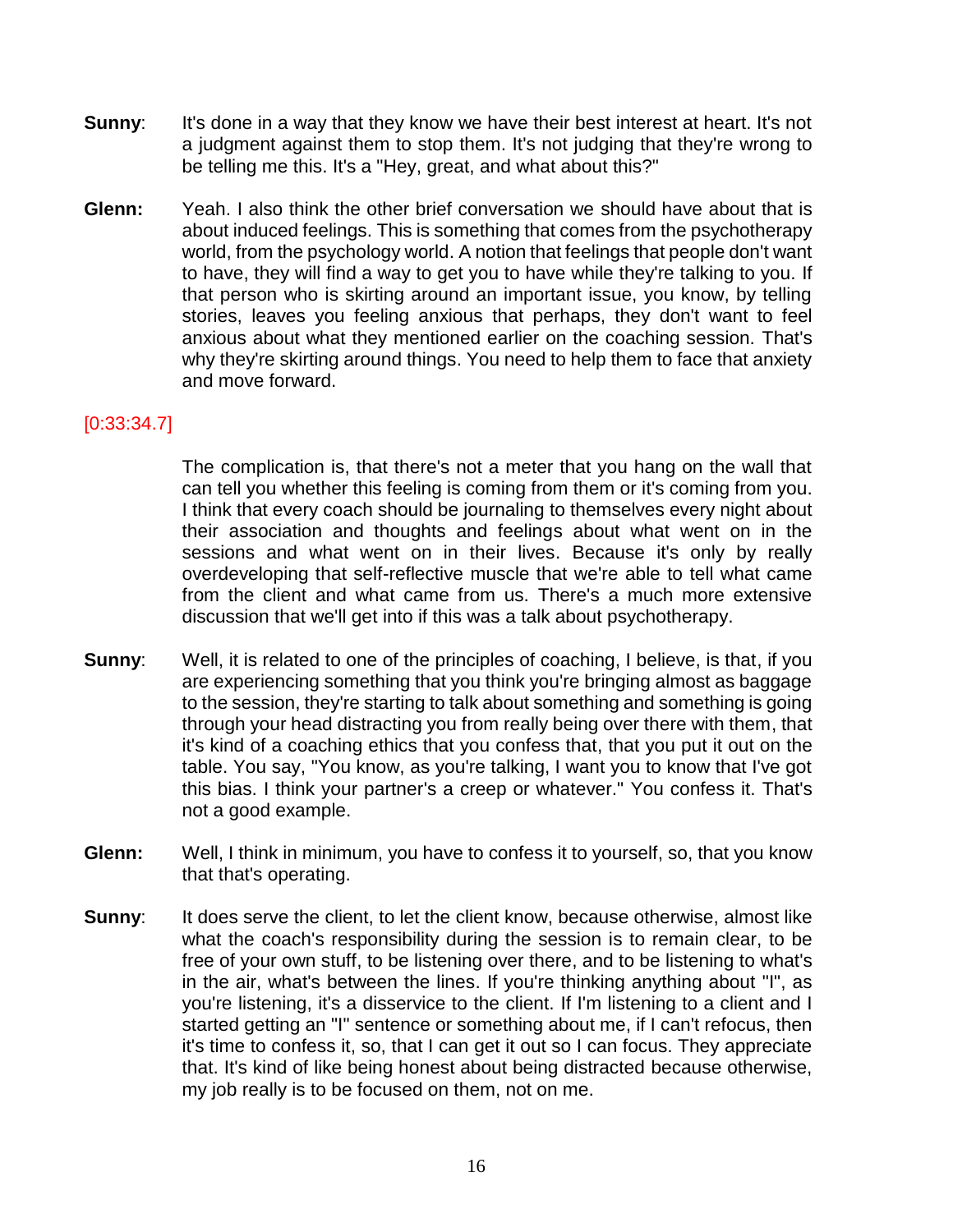- **Glenn:** Sure, it's often very relieving to focus on another person. It's very relieving experience to come outside of yourself and focus on the other person anyway.
- **Sunny:** Well, it's one of the great services you can perform as a coach, because they don't get that from their friends or family. Their friends and family always have an inner agenda that they're going to put on them. As a coach, we get detached from having an agenda. If we have an agenda for them, that's what we want to confess because that's not part of the deal. We want to support their agenda.
- **Glenn:** Sunny, have there been times in your coaching career that you've lost the faith, so to speak?

#### [0:36:05.2]

- **Sunny**: There have been clients that have shaken me. I think I told you about the situation where a client. He was a consultant and he wanted me to help build his consulting practice. He came to the call one day and told me he thought he was going to be killing himself by the end of the day. That definitely disturbed me for a few months.
- **Glenn:** How did you handle that?
- **Sunny:** I just pretty much said, "You know, I'm not trained for this", which is what I was trained to say. I bailed out of the conversation and that I want you to get some professional help from a therapy professional, a counselor.

He is really mad at me. I don't know that he's ever forgiven me. He felt like I abandoned him. I feel as though, if I were more experienced that I would've handled it better. I think that there was some truth in his accusations of me abandoning him. I do it the best I could. I think that's part of what shook me, it was the best I could, and it didn't feel like it was good enough.

- **Glenn:** Yeah, Sunny, you know, what you could say, in the future, is that you're legally required to -- for him to go see a professional but that you would like to talk though and really understand why he wants like to kill himself, so, that you accomplish both things.
- **Sunny:** I think so, too.
- **Glenn:** Then, you make sure he sees a professional.
- **Sunny**: Yeah.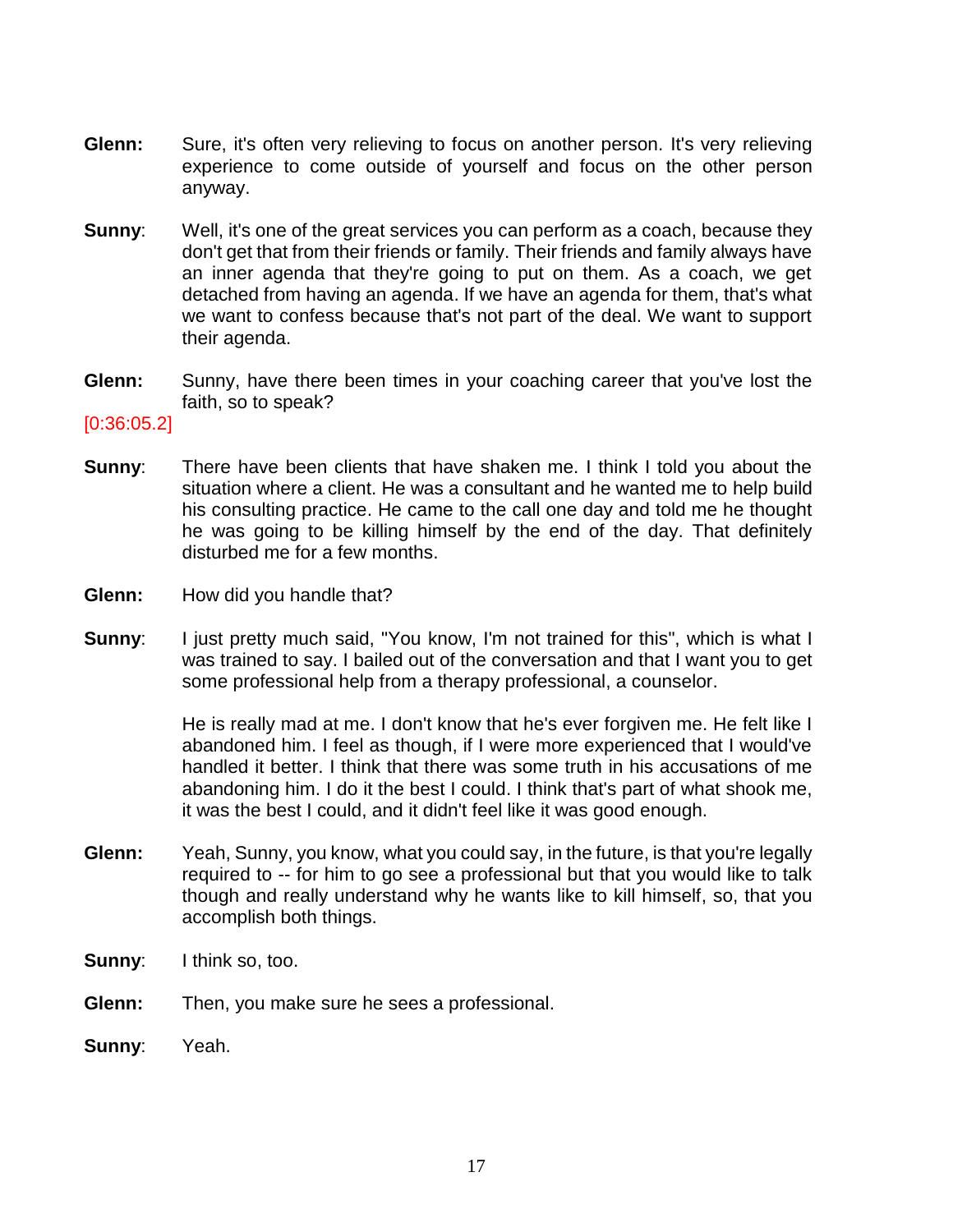**Glenn:** Because I'm speaking as a psychologist now more than as a coach, because at that moment -- first of all, if someone actually comes into the room and talks to you about it, that means they're more interested in talking about it and hopefully, having you talk him out of it, than in actually doing it. Not that there aren't people who come in and talk about it and then do it, but it's less likely, if they're actually coming in to talk about it, they want to be talked out of it.

> The other thing is that, if we're not to exacerbate their sense of it being urgent, so that, they need to understand that this is something they can talk about, but that you're legally required to refer them to someone else for this level of difficulty. Because you don't want to lead them to believe that you can fix it, yet as a human being, you can think about what you might do as a…

## [0:37:57.7]

- **Sunny:** I could say, "Our coaching call is over. Now, I'm here as your friend."
- **Glenn:** Yeah. Because if your friend said that they wanted to kill themselves, you would first ask them, "Why? What's going on?" Then, you would just compassionately figure out how to get them some professional help. That's basically what you need to do.
- **Sunny:** He accused me of covering my rear end, which there's some truth to that. It also just scared me. I wasn't really prepared for it. Now, that it's happened, every time I enter into an agreement with a new coach and that design session, mostly, we talk about what they want; what the client wants; how they want to design me as a coach. We cover some of the coaching terms and methods and things. But I also, now, always say that, one thing I'm definitely not prepared to deal with is suicide. If you do bring it up, seriously, I mean not to say -- I let clients say, "Well, you know, sometimes I think about suicide." They just talk about it that way, that's fine. But if you say, "I might commit suicide today." I want you to know that this session will be over. I'm not prepared to help you with that. I feel it's good to cover that right up front, which I did not do with him because I never anticipated it. But I had a good reception with people. I haven't had a problem since.
- **Glenn:** It's a very viable strategy.
- **Sunny**: That's, as far as things that have shaken me or help me lose the faith, that's it. I think when I've taken on clients who are more troubled -- I have taken on clients who are in therapy. What I find is, even though, I'm treating them as creative, magnificent, and whole and resourceful, that if they are in treatment, that naturally sometimes, they're going to go to these dark places or troubled places. I'm willing to go with them. I hold them in a space of being healthy. However, it can be trying. That can be challenging. It can wear me down.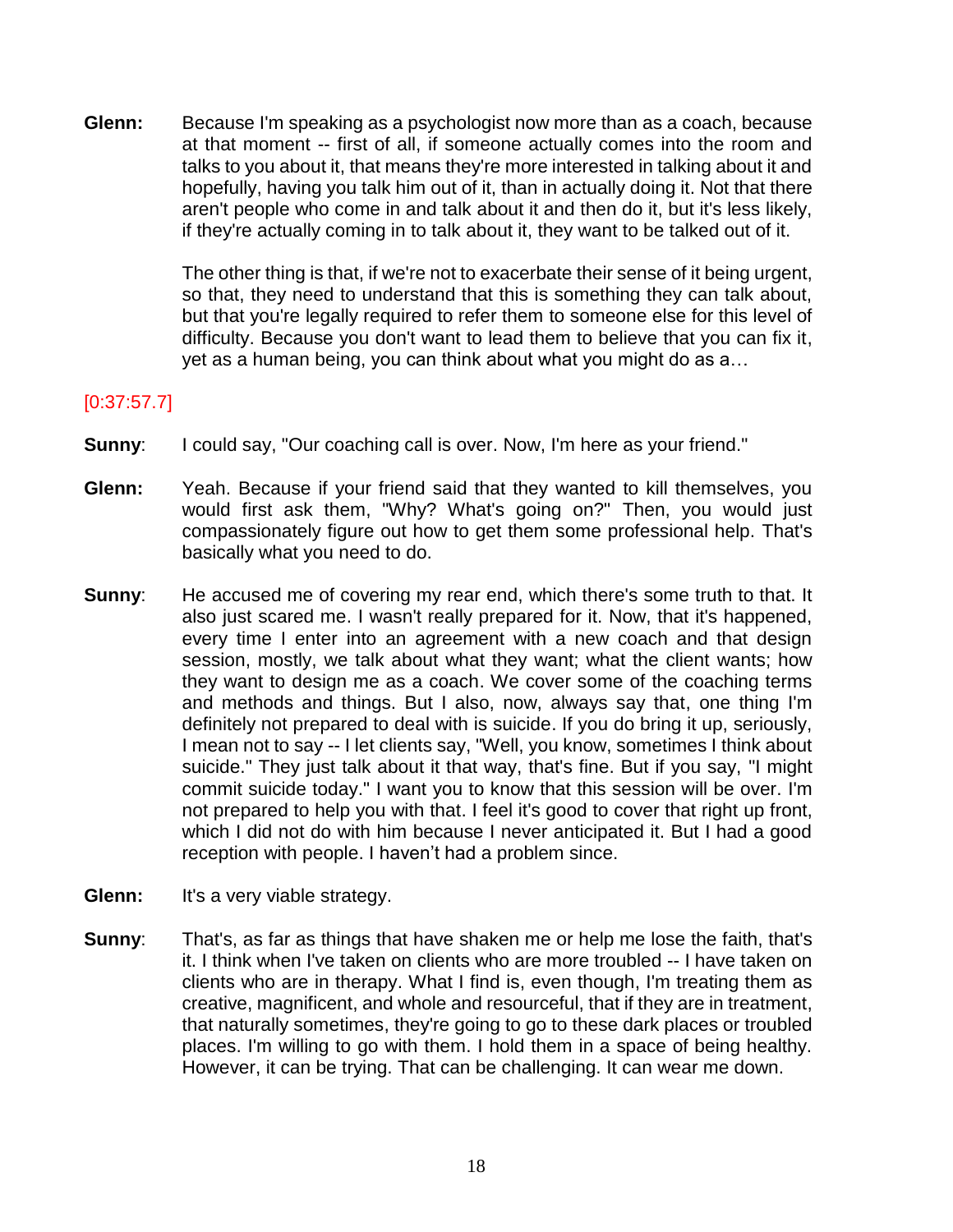Typically, I have become more picky about my clients because I'm not a coach for everybody. I tend to like people, not people who aren't troubled, but people who are not deeply troubled.

- **Glenn:** You can't always tell.
- **Sunny**: No, you can't.

#### [0:40:06.7]

- **Glenn:** You can't always tell up front. That's why it's so important to have a trial period, not commit to having an ongoing relationship, until you really know that you're going to be able to work with the person and to get them results. Also, that you like working with them.
- **Sunny**: And they like working with me, yeah. I think it's mutual. I think it's important that there be a fit both ways. Here's where business experience comes in. A lot of times, people who are new to business think that everyone is a prospect and everyone is a customer and the customer's always right. You have to serve everyone.

Well, I was in business, probably, for about three years in my sound and video business before I figured out that, "Hey! I don't want that person as a customer. They're too much trouble." I recognize I don't want that person as a customer. It's a lot easier to see which other ones I don't want. They always have the assumption that I want everybody. Once you're in business for a while, it becomes clear you do not want to serve everybody. It's a real advantage to know that.

**Glenn:** To be able to market yourself, so, you have enough flow of people coming through the door that you can really choose.

I have the opinion that one bad client can ruin your practice.

- **Sunny**: Really?
- **Glenn:** I have that opinion because -- look at what happens when people have a really difficult client that they don't know how to work with. They look at their schedule for the week. Let's say, Harry's coming in Thursday afternoon. I never had a client named, Harry. That's why I'm using that name. Let's say, Harry's coming in Thursday afternoon. I'm thinking, "Oh my god, I can't believe I've got to see Harry on Thursday." People are dreading it all week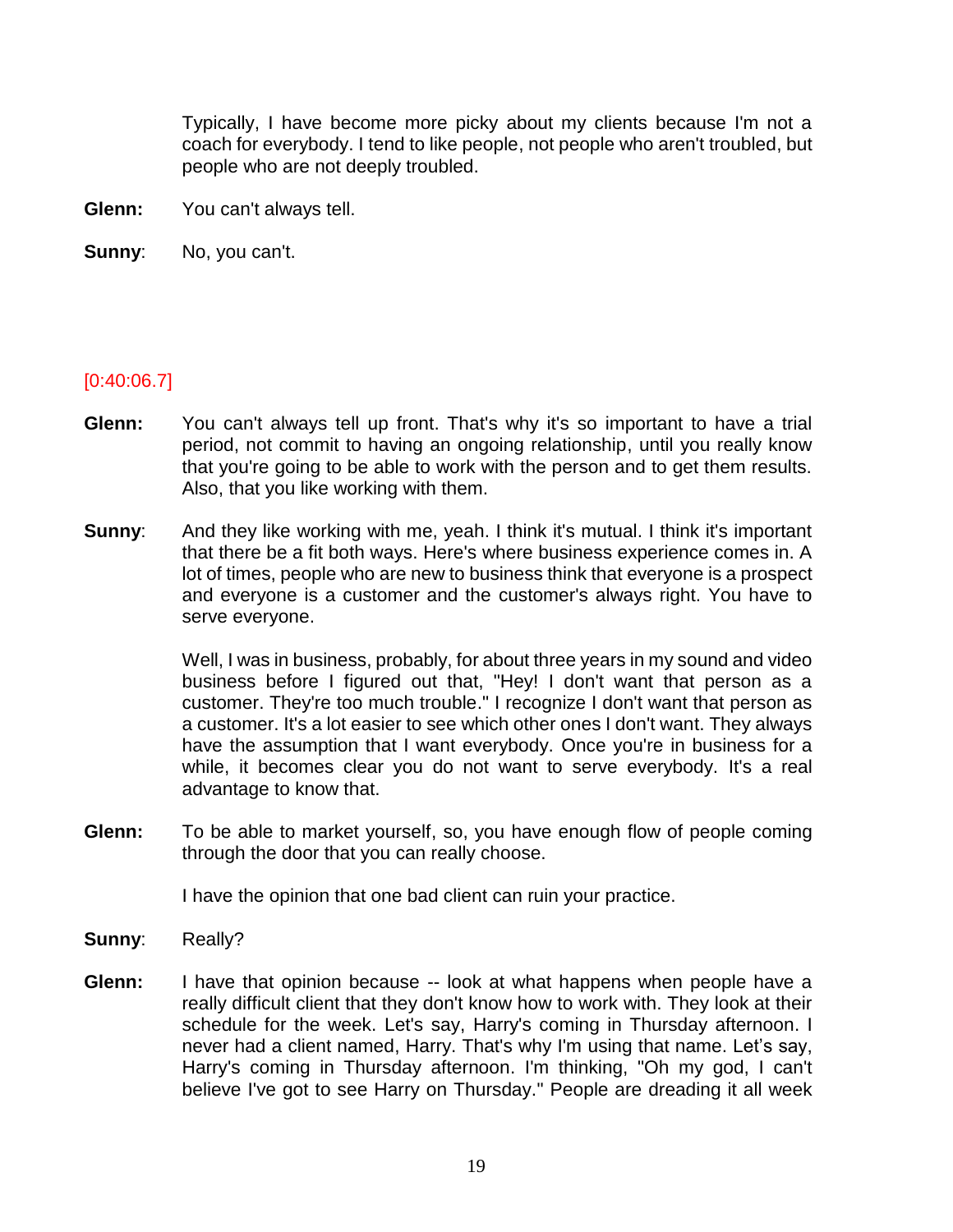long. If they're not able to work affectively with that person then they know they're not getting him results. They'll excuse them in their integrity and their self-confidence as a coach or a psychotherapist and it's unnecessary. You don't have to do that.

I think that if you learn enough about marketing, and you teach yourself to be a very effective coach, and you go through trial periods with people, and are very careful about who you commit to for longer term periods. By that, I mean that I might initially agree to have one or two sessions with people and see how that goes and then ask them if they'd like to commit to a trial of three months. If we're both agreed after the end of those three months that

#### [0:42:16.2]

everything is going well, that we would continue to work together. That way, they're not shock if you need to discharge them.

**Sunny:** That's good. It is. It's a matter of managing your own energy. There can be significant drains. If you can recognize what that source of the drain is and eliminate it then, you're actually doing them more of a service to all the clients you are serving, because you are more of the present.

> Hey, you're happier. After all, it's part of the reason for doing that trial period, is to see if I like it. To see if this is really for me.

- **Glenn:** It takes away some of the reluctance that the clients have about the commitment to start with because they're not sure if they can afford the time or the money or if they want to reveal themselves ongoingly. Whether they're going to feel controlled or whether…
- **Sunny:** They have the freedom to bow out, too.
- **Glenn:** They've got the freedom to bow out also.
- **Sunny**: Yeah, I like that.
- **Glenn:** This has just been wonderful. I've got two or three more questions then, I think, we'll wind down and let's do something that you think I forgot to ask you.

One thing I wanted to ask you was, if you had any particular advice with regards to time management in how to set a few hours away that you wanted to and what that was like for you.

**Sunny:** Sure. Personally, I like to set my week up so that I only work Monday through Thursday. My advice would be for anybody who's going to be doing this is,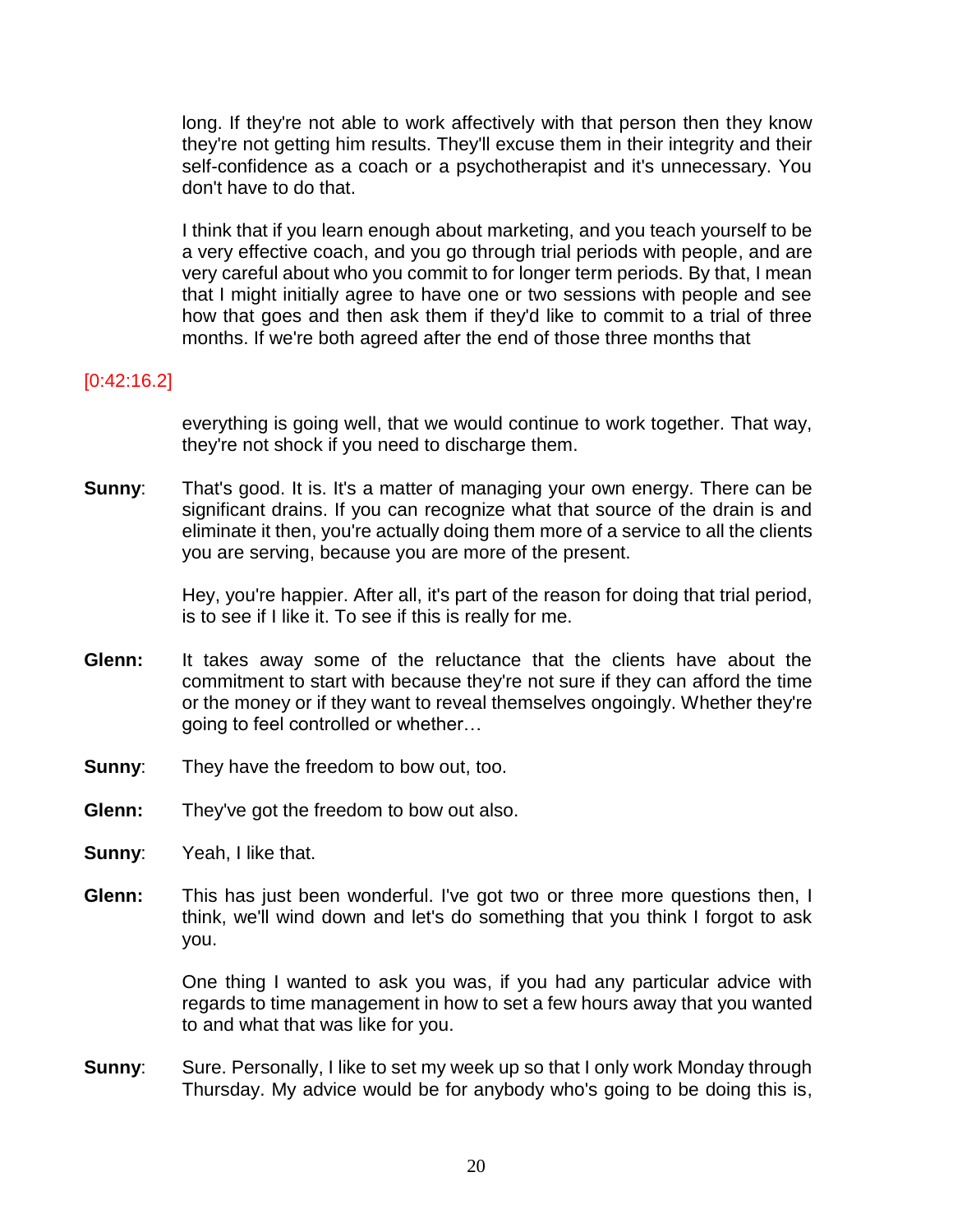be selfish and pick the time that you want to work. Say that, when you're getting a new client, you just say, that these are the times I have available.

First, you would be exploring whether you want to work together. If it turns out -- that's really the most important. Once you find out that you do want to work with someone, then you check out the schedule. But I think it's important to be selfish and to build a schedule around what you want. Don't make yourself available on Sunday evening for this person and Saturday morning for this person and bend over backwards for everyone. It might be tempting to do that at first. But in the long run, you're going to be happier if you structure it around your life.

#### [0:44:12.6]

I like to work Monday through Thursday. In fact, what happened is my practice, when I first built it up, I had 17 clients in nine different time zones. I built that up in the first three months. I ended up finding out that I didn't like coaching that many clients and that I wanted some project days. Generally, what I would do is make it be that Mondays and Thursdays are my coaching days and that I only want to have eight clients. That I use Tuesdays and Wednesdays for project days or for working on the business rather than in the business according to *The E-Myth*.

I think it's important to structure -- I like do it in blocks. I like now to coach for 45 minutes. I like to keep people to the times but I have 15 minutes to recover between call. I think it's okay to be selfish. I think it's okay to make it work according to your schedule.

**Glenn:** Not only that, the more that people experience you is having a limited number of hours available, the more valuable they will tend to value your time, which will translate to both the willingness to pay higher fees and the interest and belief in the work that you do with them.

> You wind up doing more effective work for better compensation and better personal life for the coach. I think that's a wonderful tip you provided.

**Sunny:** Regarding that, as far as appointments go to and other things that really did bother me in the beginning, was when -- especially when I was coaching the people for free before I started taking the training. At that time, I wasn't doing those two hour design sessions. People would stand me up. They wouldn't call in so I called them. They'd go, "Oh, I'm painting right now." "Wait a minute, we had an appointment. My life's important." I just felt like I was being belittled by the fact they wouldn't hold to the appointments. It was free.

> But, you know, when people pay, what I found was, is that, I'm doing this coaching to give back to the world. I live a life for freedom over here. I don't have to work for a living. Regardless of whether I'm getting paid or not, if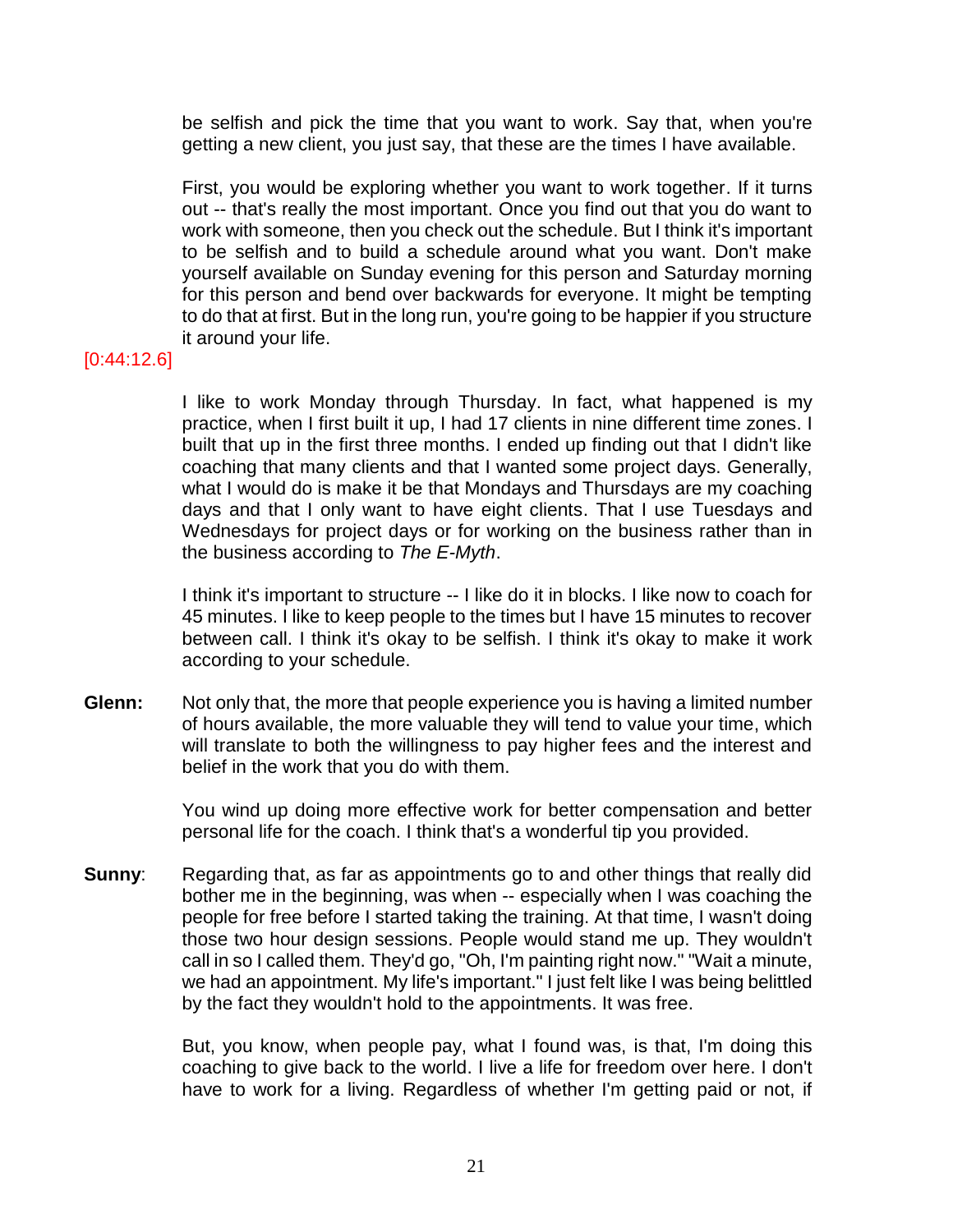someone stands me up for an appointment, if they don't bother to email me or call me and let me know that the time is not going to work out, and I'm waiting for the call, that probably has been my biggest pet peeve. It's not a problem anymore. How I took care of it was, I started requiring the two-hour design session. I used to think, that if that really didn't benefit the client so much and it was a waste of their money and I was -- so, we didn't really need it.

But what I found is that the two-hour design session, while it's mostly about them and what they want and exploring things like that, there are three

[0:46:48.1]

things I cover. One is the suicide issue we covered. The other one is, I let them know that we don't have privilege the way a psychotherapist or an attorney does. So, that if they're going to be committing a capital offense or whatever, they might just as well keep it to themselves. [laughter]

**Glenn:** Sunny, by the way, psychologists and attorneys are required to divulge by law, if a patient were to come in to me, as a doctor, and tell me that, "I killed my mother last night." My response to them would be that, "I recommend that you go to the police." I wouldn't be allowed to call the police if they killed them last night.

> By the way, I'm not an attorney, so, if you can check this with an attorney, if you're listening, please don't take this as strictly legal advice. So, this is my understanding of the law today.

> The situation changes though if a patient comes in and says, "I plan to kill my mother tomorrow night." If they plan to kill their mother tomorrow night, I have to both call the police and their mother to warn them. It's a myth to think that the confidentiality clauses protect people who plan to commit a crime.

- **Sunny**: Okay.
- **Glenn:** Just so you know.
- **Sunny:** That's good. I think it's good for your listeners to know. What I do cover with them that we're not protected by any privilege and even pass that, we'd have to testify in court, too. Then, the other thing that I do which is totally selfish, is I let them know that I'm doing this and I really -- the thing I prize above all is my time and my freedom. My biggest pet peeve is being stood up. If they are not going to make a call, I want them to make every effort to either email me or call me and its fine. I realize life gets in the way. I realize sometimes, they might forget and it could be that I get stood up. That's fine, if it's occasional. But if it's habitual, it's just not going to work. I let them know that right at the beginning. By spelling it out, it takes about a minute, they come back and say,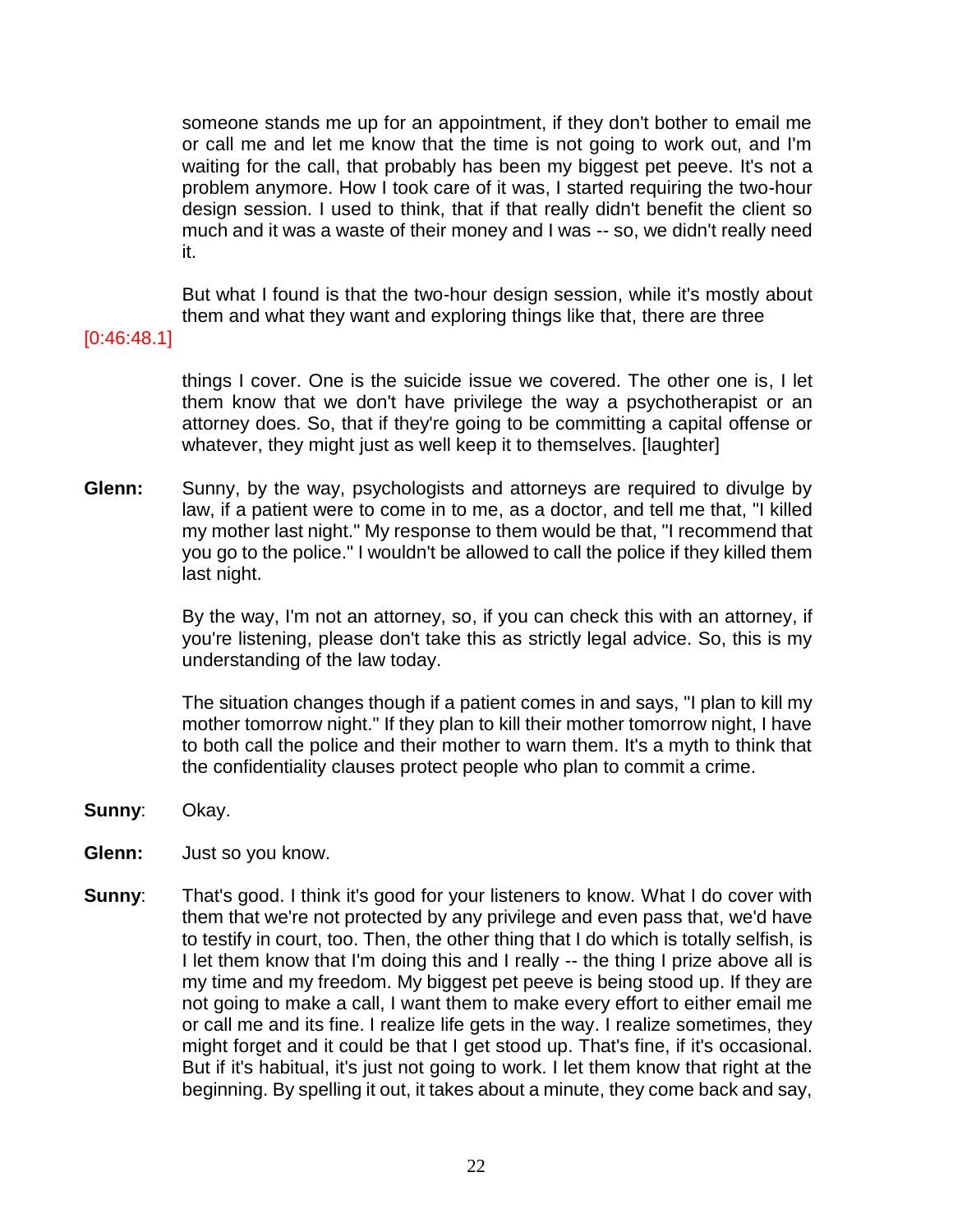"Oh, I'm very responsible. I respect time and…" By letting them vocalize that, they tend to adhere to the agreement better.

The other thing that I've done and brought in, that I think could be helpful to anybody who here is considering this as an occupation, because this can be a problem. What I do is, I have two phone lines. If they hadn't called by five minutes after their appointed time, I leave the line open that they're calling me on. I use my other line to call them.

#### [0:48:58.9]

Sometimes, I reach them and they have forgotten or whatever. I just say, "Call me back. I'm here. Call me on the coaching line."

Sometimes, I get their answering machine and I leave a message. Then I immediately email them and I just say, "I'm here until 1:45 or whatever. I'm waiting for your call."

By doing that, it just made it be that it takes away the me sitting here waiting for a call and my own self-esteem going down, down, down. That's one little tip.

- **Glenn:** Yeah, do you charge the people for that time?
- **Sunny**: Oh, yeah. If I didn't call them back and let them know that I'm here waiting, and if I didn't cover it in that two-hour design session.

The fact that I'm getting paid and getting stood up doesn't make it any less to me. The money doesn't matter. I mean, I want to be paid. But it still would be a real bother to have them not respect the appointed time.

- **Glenn**: I think that's really valuable the way that you set that up, a really valuable tip.
- **Sunny:** It's helped -- the idea that I let them know that I'm going to be calling them after five minutes, it's empowering to them too because it's okay, to be human. It's okay, if they mess up. It's just a way for me to take some action and be proactive instead of sitting there passively.

In the very beginning days, I didn't have much confidence in my coaching. First, I'm all hyped up and after two minutes, it's kind of going, "Okay, well, what's going on." After five minutes, my self-esteem is going down more. By the time ten minutes is gone, it's like, "Oh, maybe, I'm not a good coach."

**Glenn**: You know, I think that what most people don't realize is that the more effective you are in some ways, they're going to be going to areas that are scary to them, that they haven't been able to accomplish before, that are a little bit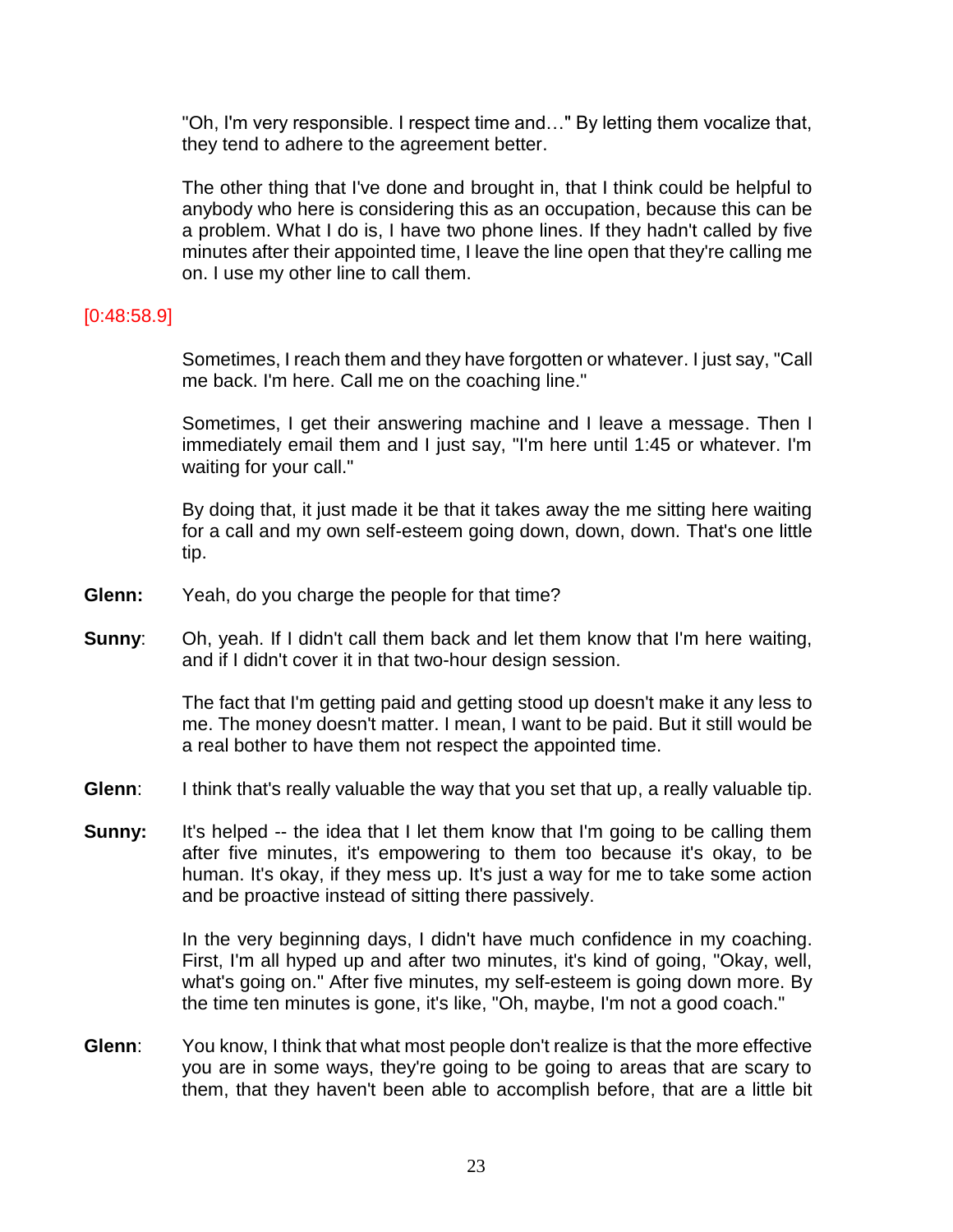uncomfortable for them to look at. In some ways, the better that you do, the more that the client is going to want to flee the field. Of course, you want to work with them in such a way that they are maximally comfortable and motivated. But to a certain extent, it's inevitable that the client will have negative feelings as well as positive feelings about the coaching and about you personally. But that doesn't necessarily reflect badly upon you personally or about the coaching.

#### [0:51:05.8]

- **Sunny:** Well, you know, that's another thing that I actually learned from the coach training. It's just a basic principle that I never really realized before is that almost everything in life, when someone's reacting or someone's out there doing something, and we have a tendency to think it's about us. What I've learned is, it's not about me, it's about them. It's not a reflection on me or my coaching abilities that they didn't call in. There's something going on in their life and it's really about them.
- **Glenn:** Right, we're not quite that important.
- **Sunny:** Yeah, before I got this training, before I became a coach, I used to think it was about me. Even when I was in the early days of coaching, as I'm telling you, my esteem was going down. I've come over time, in the last few years, to recognize this.
- **Glenn:** When I would have a client who didn't show up, I didn't have the design session that you talked about. I would instead make the assumption that the client was going to respect my time. I respect their time and respect the relationship. We can tell they missed a session, which everybody eventually misses, something for some reason or another. I think I once had a doctor who never missed a session. But other than that, I think that something goes wrong.

Usually, I won't charge them for that first time. Then, when they came in the next time, I'll let them know that I was not going to charge them for the one that they missed. That generally speaking, if they gave me 48-hours notice, that I wouldn't charge them for the session. After that, if they would miss a session, I would spend the time writing about that client or that patient. Because I figured I was getting paid and there was something going on with them. I would think very carefully about what happened in the last appointment, what I knew was happening in her life. I always keep a clear chart that has the major goals that the client is trying to accomplish and the major obstacles that are impeding them. I try to think about how this particular absence might reflect the type of obstacles that'd get in the way of their goals.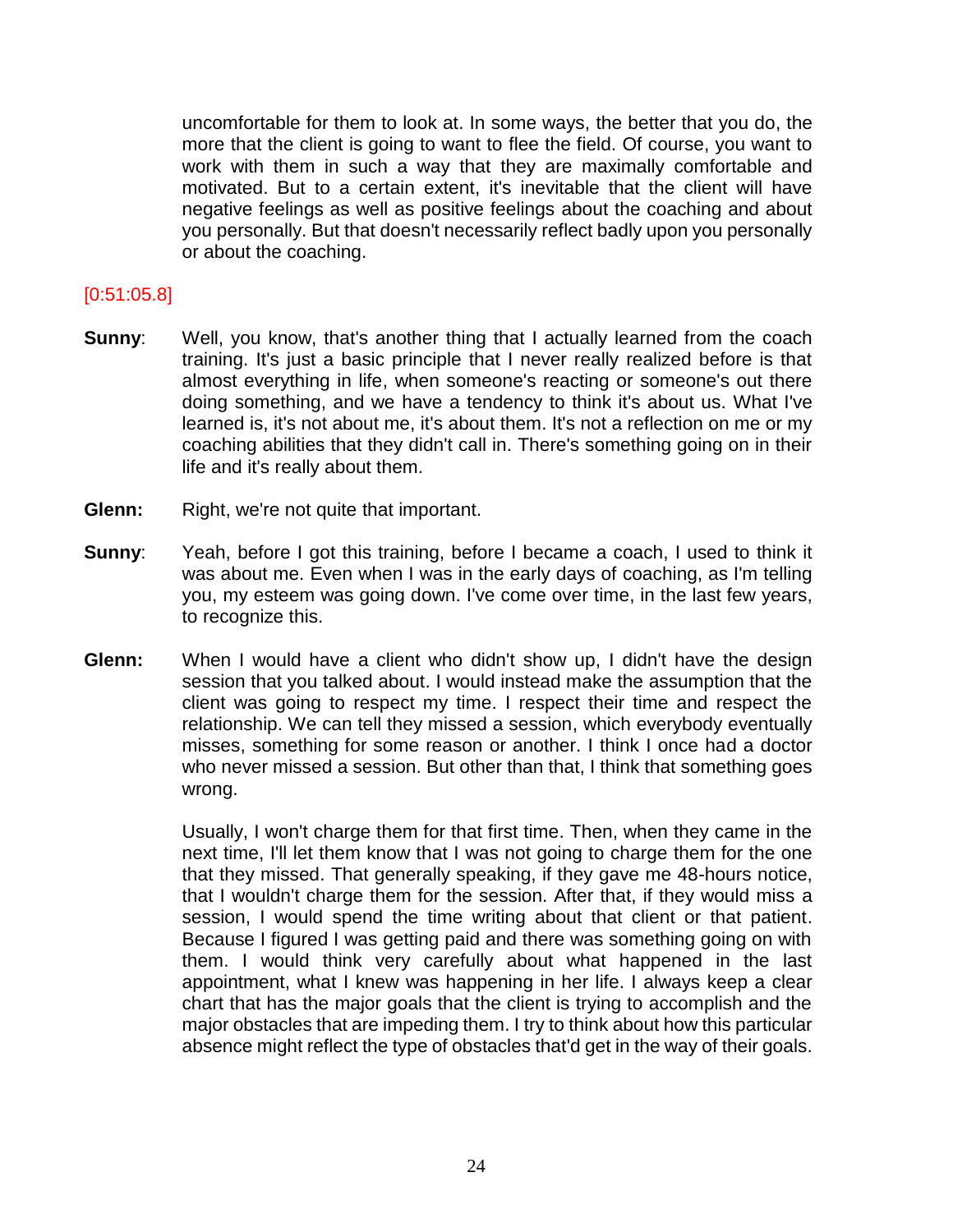Then, when they come back I try to listen for an opportunity to talk them about -- sometimes, it's there. Sometimes, it's not. Sometimes, I do that directly. Sometimes, I let them talk about it themselves.

**Sunny**: That's really good. I do this similar thing. I have my notes from all their previous sessions. I spend the time reflecting on them and reading through. It gives me a chance to look back at what happened a year ago or six months ago. However, I haven't done that exersixe that you're talking

[0:53:24.6]

about of looking at what his current behavior, how it relates to all that, and looking for an opportunity to talk about it. That's a great step to add.

**Glenn:** There are two ways to go about it. I think that the way that you described in the design session, it'll cut off the behavior at the past and, so, it'll facilitate the coaching relationship. It will make it less painful for the coach to go through working with that client. The flip side of that though, is that you miss out on some of the information that you could get about when the person actually does miss the session. What that might represent in their lives, in terms of the goals that they're trying to accomplish.

> If your coaching has anything to do with relationships and this turns out to be any kind of a pattern, you can bet that you're not the only one that they do this with.

- **Sunny**: You bet, yeah.
- **Glenn:** The opportunity to gently and lovingly work it through and be one of the most empowering things that you give to them.
- **Sunny:** Really, an eye opener to see the variation among people. There are some people who are compulsive almost about missing; and there are some people who are compulsive about being there. It's a wide variation. I actually coached people who were close friends. I mean, one referred the other to me and both became clients. One was compulsively, always there, and always so committed. The other one was so obviously absent. Like, "Wow, I wonder what their friendships like."
- **Glenn:** Sunny, I once had a client who calls, who said that they wanted to come see me but their problem was they could never keep an appointment that they made. I'm serious.
- **Sunny**: That's a problem.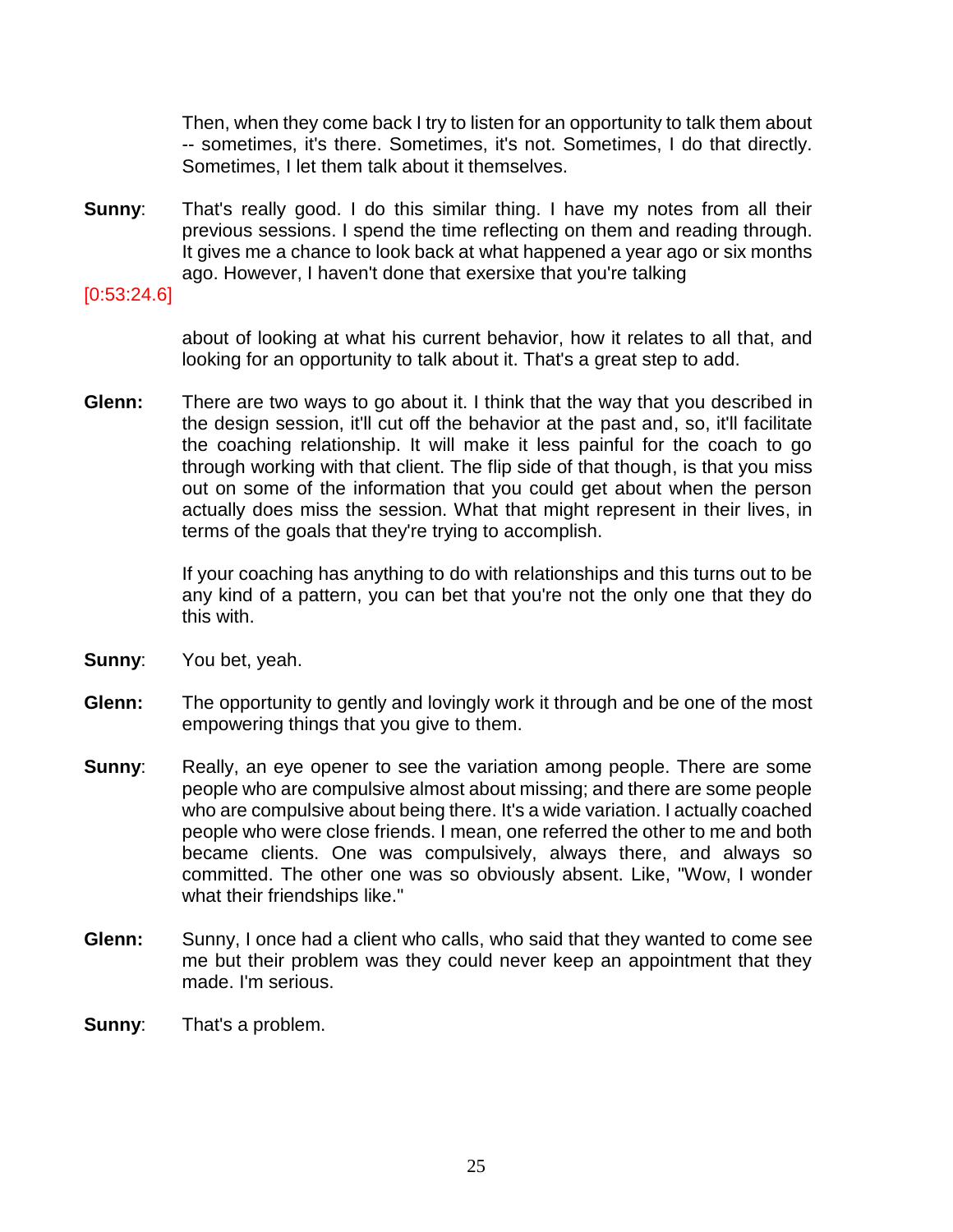- **Glenn:** What I should've done was say, "Well, let's just have the appointment right now on the phone." I actually tried to make appointments with her and she actually didn't keep them. She was right. I wasn't able to help her at that time.
- **Sunny:** They usually come to coaching for something, some action. They want to develop the sense of focus or they want to develop persistence or they want to spend more time with their family or they want to get a better job. They have something they want to do.

#### [0:55:21.8]

We call that a "small a" agenda, that's the immediate. What we do in that design session is really listen for and trying to discover what is their " big a" agenda, what's the subtext. What is their bigger purpose? What is all this for?

If all these things that they're coming to the coaching for were solved and they had all the money in the world and security and they were -- now, what would they be up to?

Well, with the in-the-bone session, what you're doing is you're committing to that "big a" agenda which maybe, they haven't even admitted to themselves of what they're up to or maybe, you're helping them discover. Through all the coaching on all the immediate problem-solving sessions you're doing in the beginning, you also hold the place for them that they're on this way to this "big a" agenda. It's their big mission in life. You hold that for them, so, that when they forget it, you help keep them on course. Within the bone, it's about being able to stand for that for them to such a degree that you're willing to have them fire you. Because you're willing to challenge them enough that you're risking them not liking what you're saying or asking. But you're doing it for the sake of them and for the sake of their magnificence.

- **Glenn:** It's either you're going to kill them or cure them, right?
- **Sunny:** Yes. You have to be into the idea if you're willing to get fired. You're willing to say what needs to be said or ask what needs to be asked in such a way that…
- **Glenn:** I love that. I think it's really inspiring.
- **Sunny**: Good.
- **Glenn:** I really enjoyed this talk. I'm sure that my listeners will be very happy to have this available to them. I'm wondering if people might like to get in touch with you. In addition to getting your free emails and affirmations at sunnythoughts.com, is there somewhere they can call you if they wanted some advice about coaching or anything else that you have to offer?